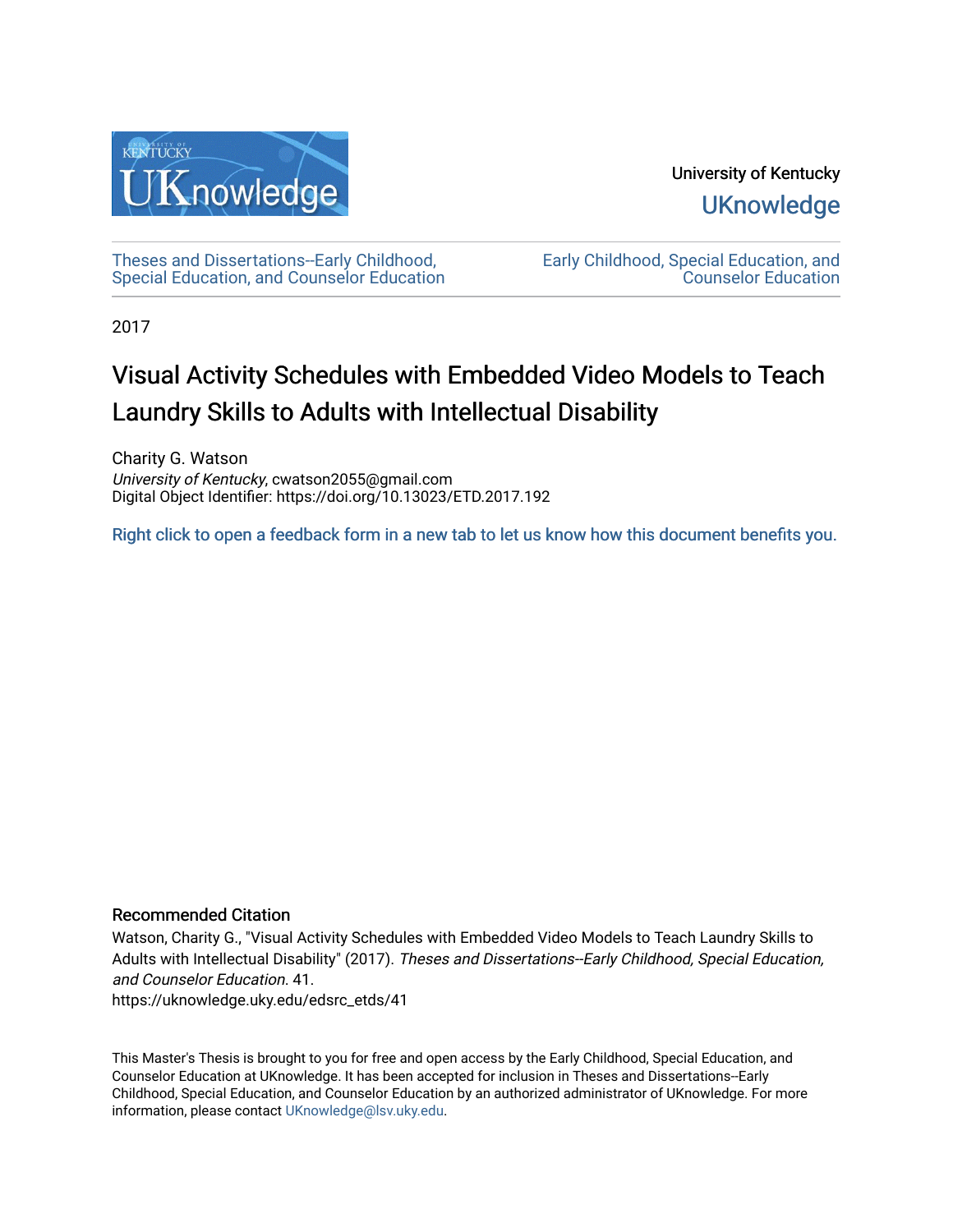## STUDENT AGREEMENT:

I represent that my thesis or dissertation and abstract are my original work. Proper attribution has been given to all outside sources. I understand that I am solely responsible for obtaining any needed copyright permissions. I have obtained needed written permission statement(s) from the owner(s) of each third-party copyrighted matter to be included in my work, allowing electronic distribution (if such use is not permitted by the fair use doctrine) which will be submitted to UKnowledge as Additional File.

I hereby grant to The University of Kentucky and its agents the irrevocable, non-exclusive, and royalty-free license to archive and make accessible my work in whole or in part in all forms of media, now or hereafter known. I agree that the document mentioned above may be made available immediately for worldwide access unless an embargo applies.

I retain all other ownership rights to the copyright of my work. I also retain the right to use in future works (such as articles or books) all or part of my work. I understand that I am free to register the copyright to my work.

## REVIEW, APPROVAL AND ACCEPTANCE

The document mentioned above has been reviewed and accepted by the student's advisor, on behalf of the advisory committee, and by the Director of Graduate Studies (DGS), on behalf of the program; we verify that this is the final, approved version of the student's thesis including all changes required by the advisory committee. The undersigned agree to abide by the statements above.

> Charity G. Watson, Student Dr. Sally B. Shepley, Major Professor Dr. Ralph Crystal, Director of Graduate Studies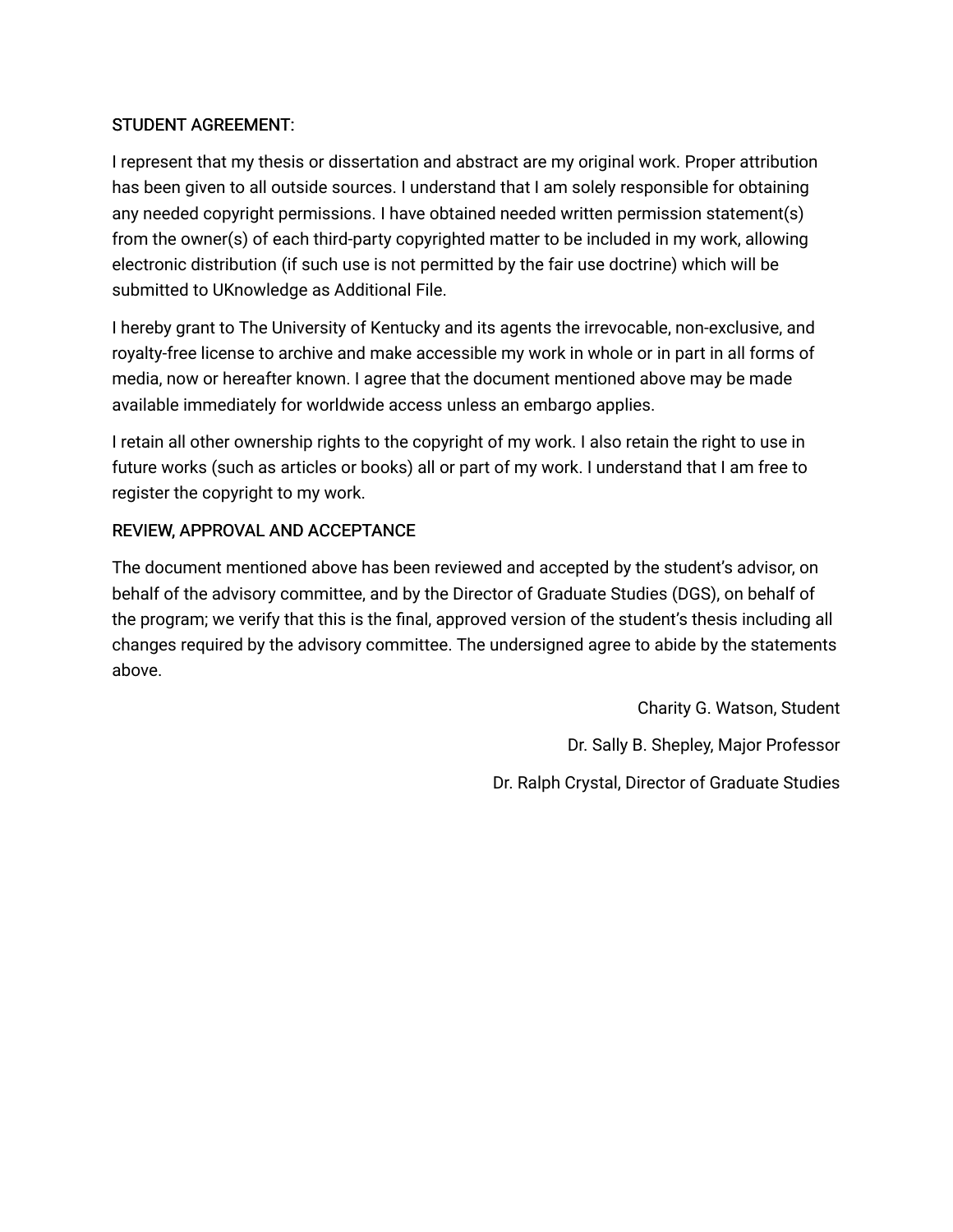Visual Activity Schedules with Embedded Video Models to Teach Laundry Skills to Adults with Intellectual Disability

> THESIS  $\mathcal{L}_\text{max}$  , and the contract of the contract of the contract of the contract of the contract of the contract of the contract of the contract of the contract of the contract of the contract of the contract of the contr

> $\mathcal{L}_\text{max}$  , and the contract of the contract of the contract of the contract of the contract of the contract of the contract of the contract of the contract of the contract of the contract of the contract of the contr

A thesis submitted in partial fulfillment of the requirements for the degree of Master of Science in the College of Education at the University of Kentucky

By

Charity G. Watson

Lexington, Kentucky

Co-Directors: Dr. Sally Shepley, Professor of Special Education and Dr. Amy Spriggs, Professor of Special Education

Lexington, Kentucky

2017

Copyright© Charity G. Watson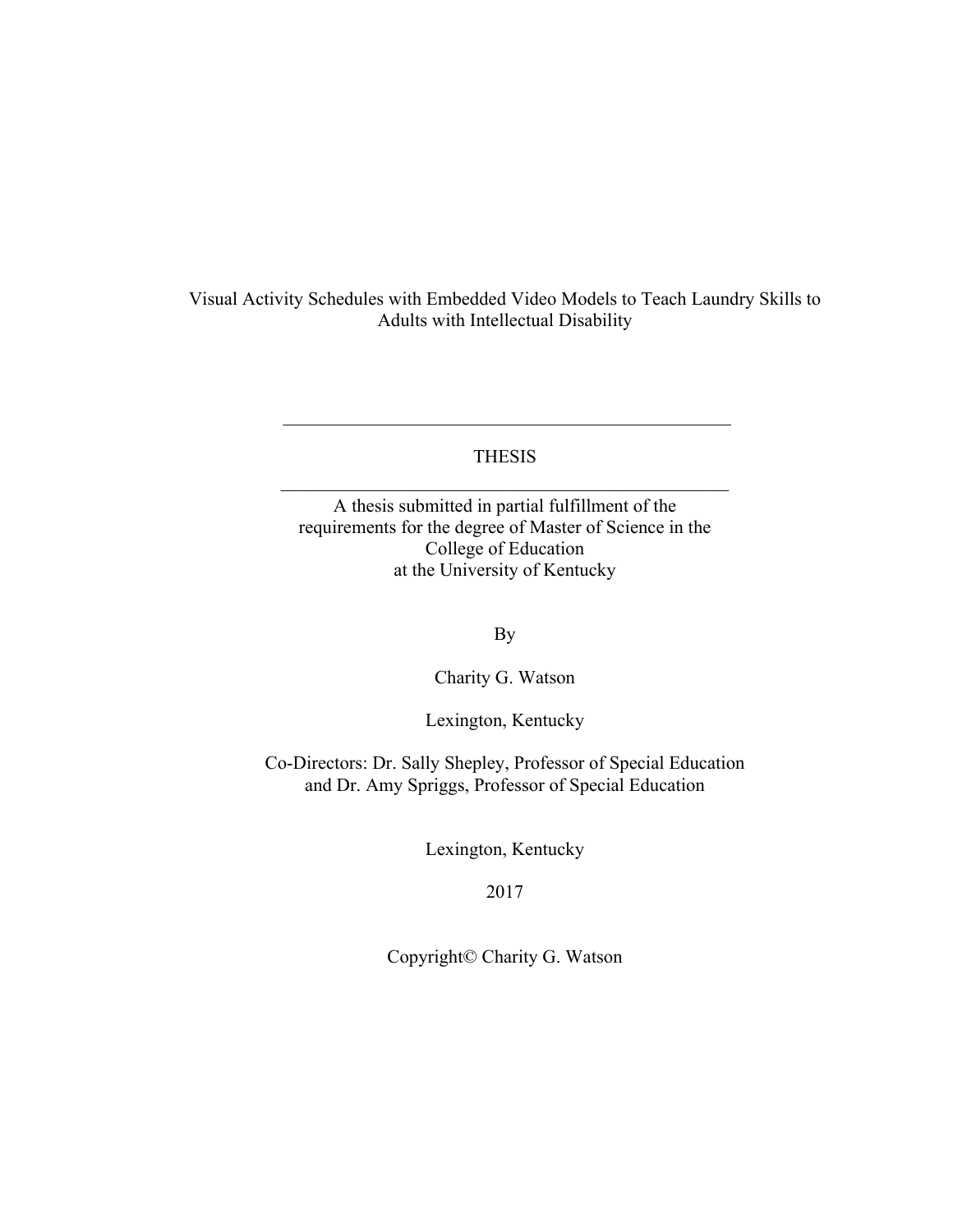## ABSTRACT OF THESIS

Visual Activity Schedules with Embedded Video Models to Teach Laundry Skills to Adults with Intellectual Disability

Research using visual activity schedules (VAS) with embedded video models (VM) has been effective to teach novel skills to children and adolescents with intellectual disability (ID). However, there is limited research using VAS/VM to teach adults with ID. The purpose of the current study was to determine if VAS/VM could be used as a self-instructional tool for adults with ID to increase independence in laundry skills. Results from the current study provide evidence that a functional relation exists when using VAS/VM to teach laundry skills to adults with ID. Two adults generalized the use of the VAS/VM to a novel setting with similar tasks.

KEYWORDS: Intellectual disability, visual activity schedule, video modeling

Charity G. Watson

April 19, 2017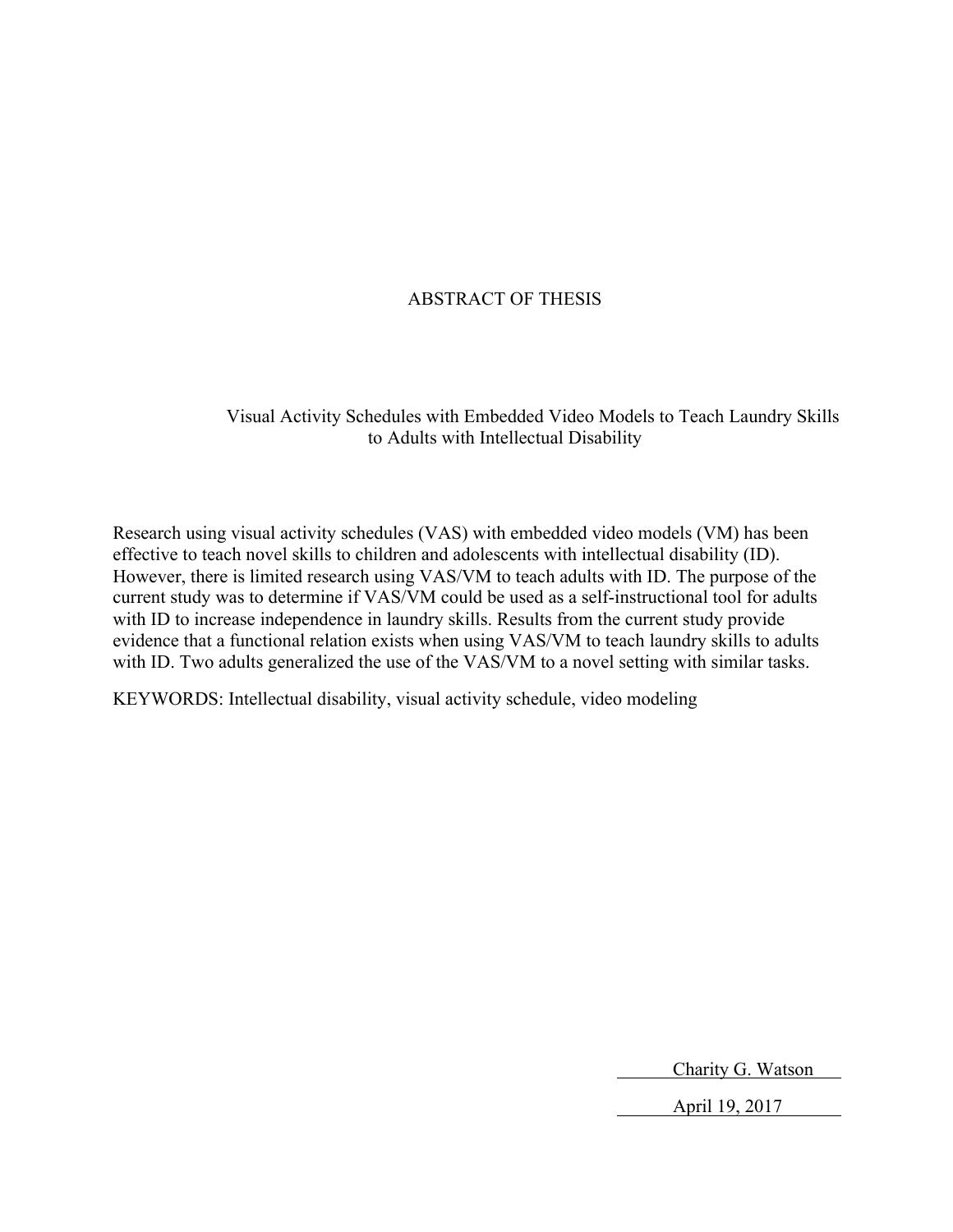## VISUAL ACIVITY SCHEDULES WITH EMBEDDED VIDEO MODELS TO TEACH LAUNDRY SKILLS TO ADULTS WITH INTELLECTUAL DISABILITY

By

Charity G. Watson

Dr. Sally Shepley Co-Director of Thesis

 Dr. Amy Spriggs Co-Director of Thesis

 Dr. Ralph Crystal Director of Graduate Studies

4/19/17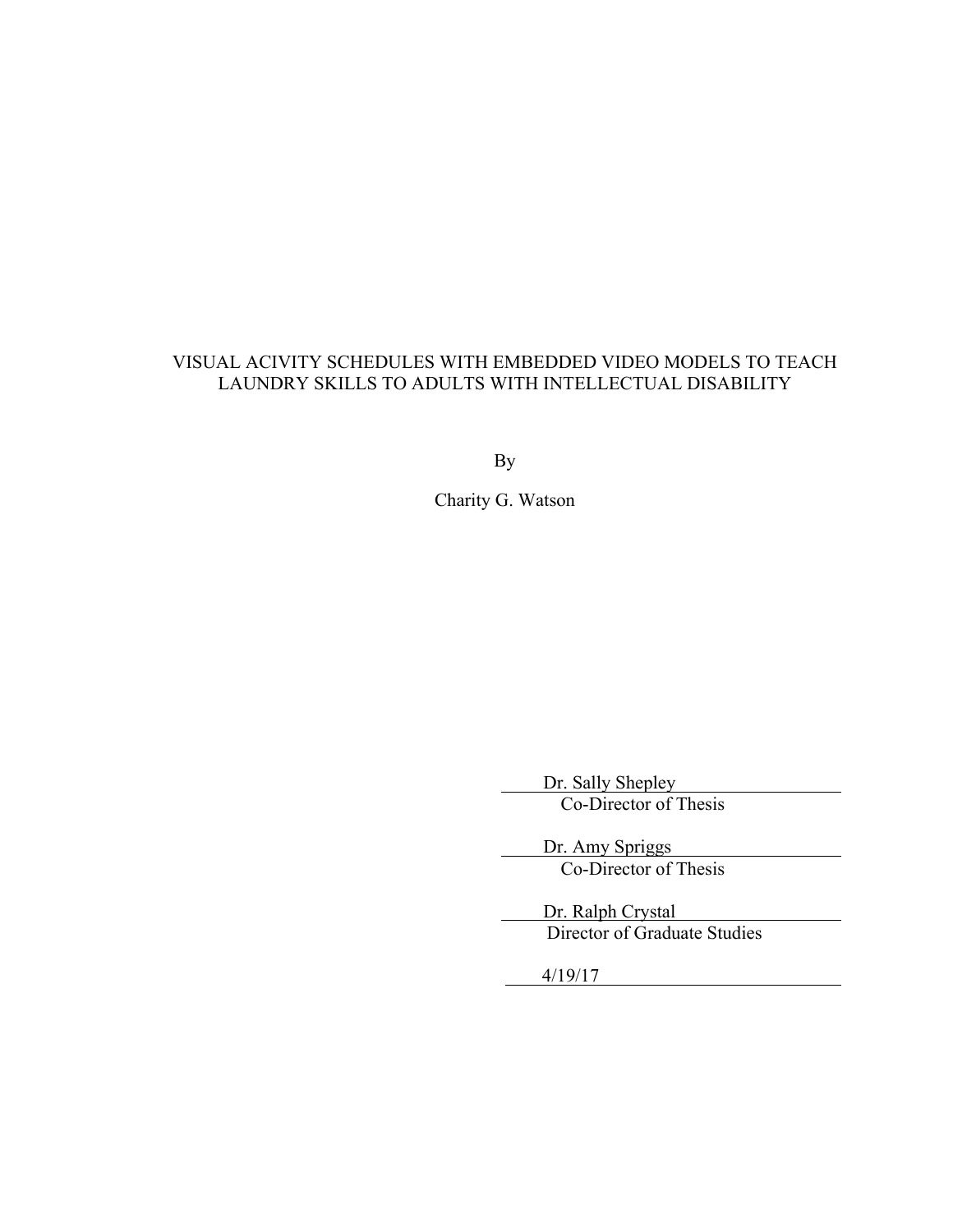## TABLE OF CONTENTS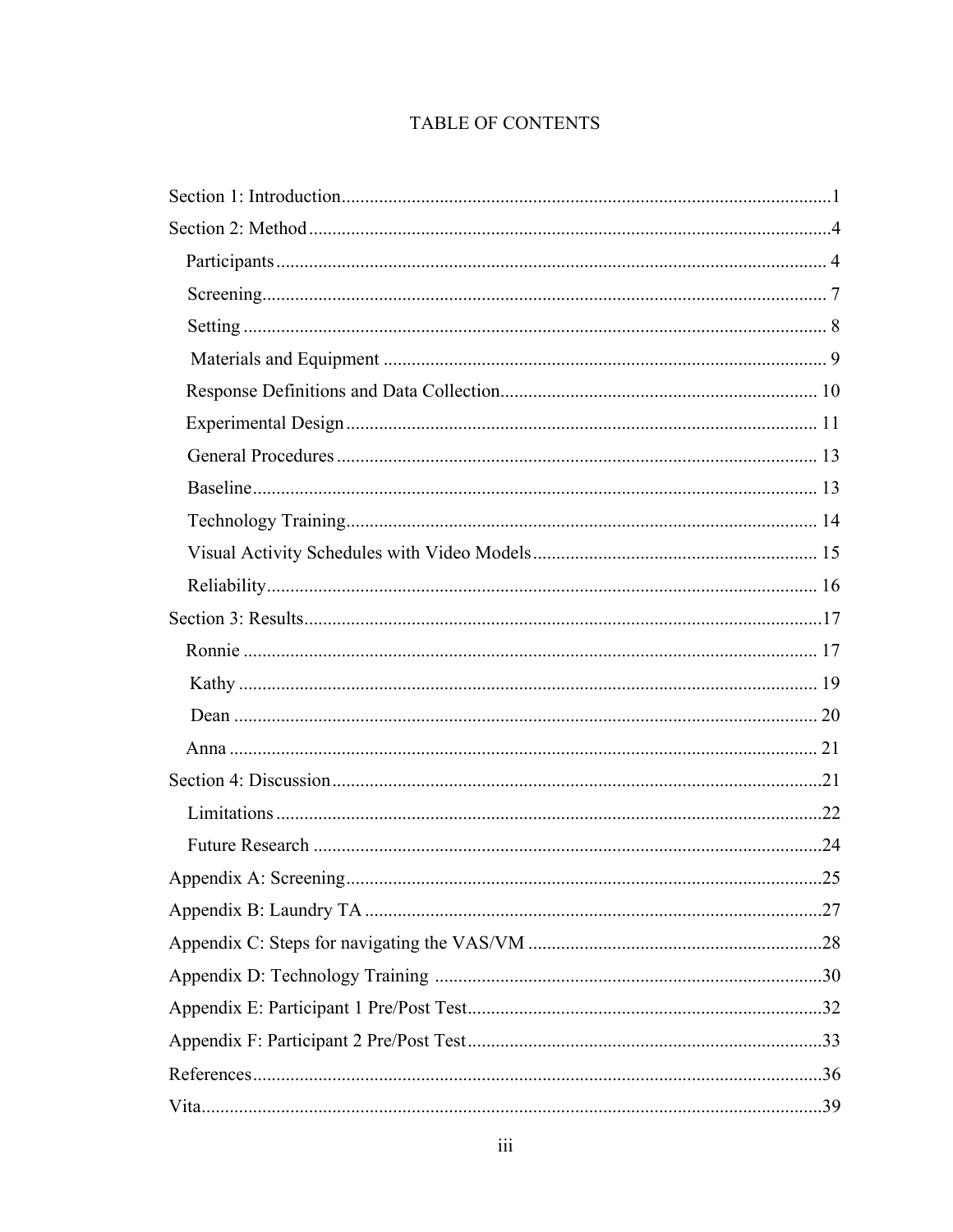## LIST OF FIGURES

|--|--|--|--|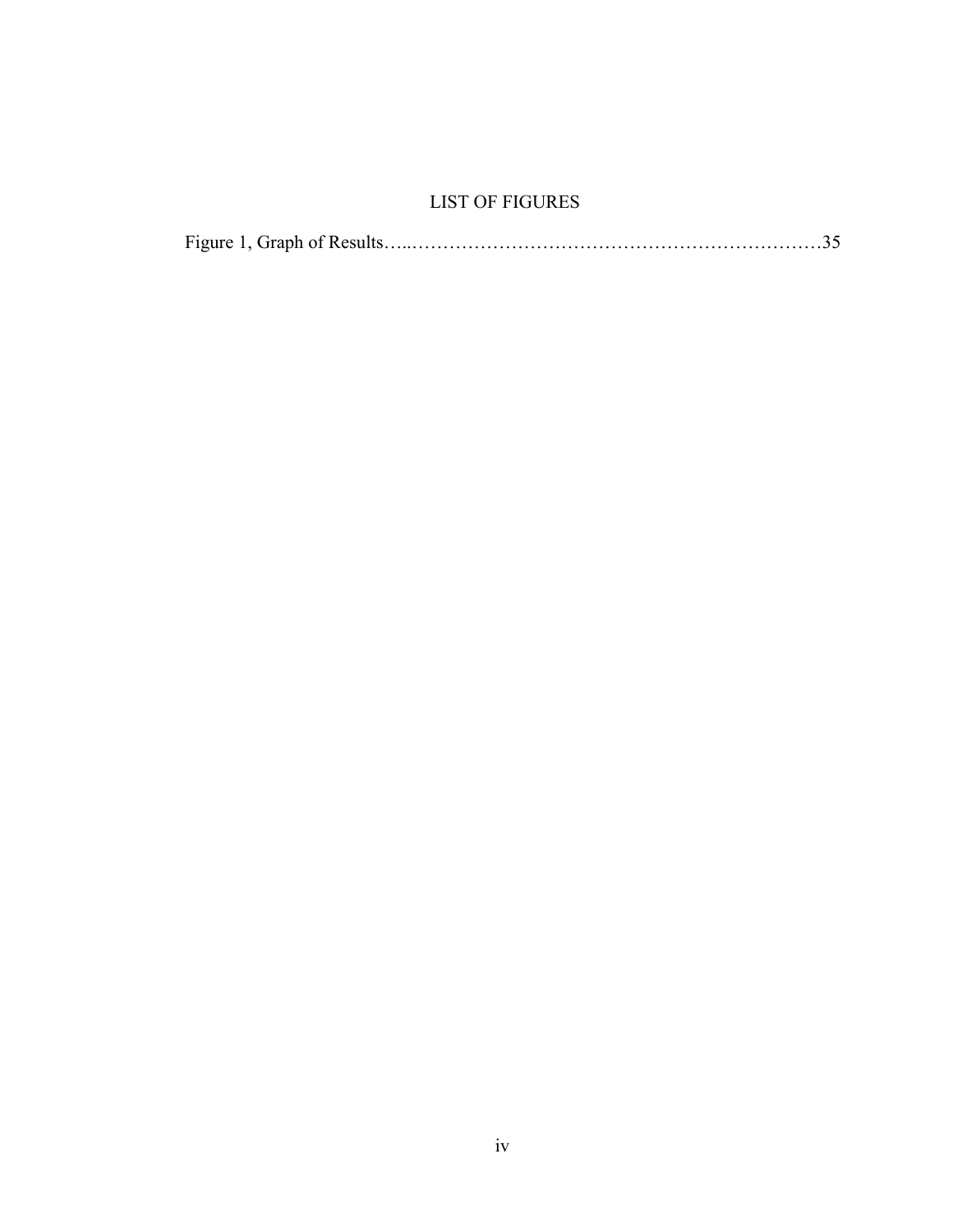#### **Section 1: Introduction**

There are numerous studies published with adolescents and adults with moderate to severe intellectual disability (ID) learning self-care, self-management, increased independence, and daily living skills (e.g., Bereznak, Ayres, & Mechling, 2012; Mechling, Ayres, Bryant, & Foster, 2014; Mechling & Collins, 2012). When taught independence, individuals with ID may achieve maximum levels of success within the classroom and community (Bryan & Gast, 2000). Independence enhances not only the individual's quality of life but also their caregiver's by decreasing stress (Chan & Sigafoos, Watego, & Potter, 2001; Landesman & Butterfield, 1987). Independence is achieved through the various supports from parents/guardians, teachers, therapists, and other professionals that help the individual to acquire and maintain learned skills. There are many effective interventions to help fade constant support from caregivers and other professionals. These interventions increase independence and the learned behaviors can generalize to other environments (Smith, Ayres, Alexander, Ledford, Shepley, & Shepley, 2015; Tabor-Doughty, Miller, Shurr, & Wiles, 2013).

One strategy that has been proven to be effective when teaching learners with ID is visual activity schedules (VAS). VAS are a visual support strategy that uses photographs, drawings, or written text arranged in sequential order for the learner to follow. VAS can vary in form (e.g., words, pictures, line drawings, objects) and location (e.g., wall, computer, electronic device, folder, desk) according to the individual's needs (Banda & Grimmet, 2008). VAS have been used to teach individuals with ID many skills such as the use of an iPad during a leisure activity (Chan, Lambdin, Graham, Fragale, & Davis, 2014), dishwashing (Gardner & Wolfe, 2015), and to complete a sequence of tasks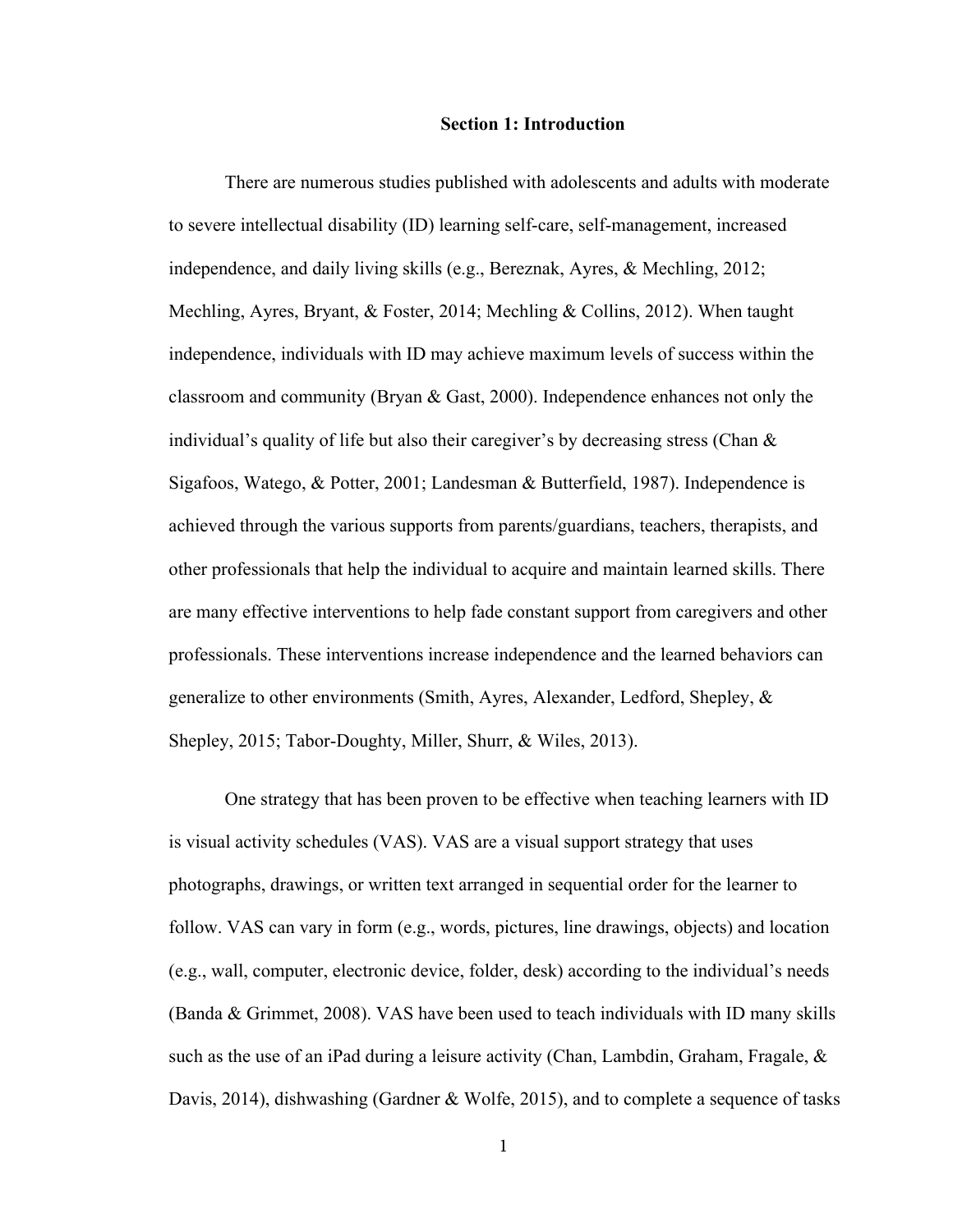(Duttlinger, Ayres, Bevill-Davis, & Douglas, 2012). VAS are static and can be portable, allowing a consistent example that can be transferred within and between activities. VAS have been used to not only teach simple actions but also complex behavior chains. Another benefit of VAS is that they can allow complex behavior chains to be broken down into sequential smaller tasks (i.e., steps).

Video modeling (VM) is another strategy that can be used to teach these complex chained tasks. VM allows a learner to view a consistent demonstration of a task from start to finish. VM is an effective intervention used to teach functional, social, and communication skills to individuals with ID (Mechling, 2005). VM involves watching a video of a target skill then imitating the behavior shown in the video. The use of VM allows a decrease in the amount of prompting from caregivers and other professionals. There are many benefits for using VM as a prompting tool for individuals with ID. An individual views a consistent model as many times as necessary to complete the skill. Additionally, video models are easily available in a variety of settings (e.g., home, school, work, community). Last, VM is a cost-effective method of teaching when compared to *in vivo* modeling (Mechling, 2005). Additional supports (e.g., therapists) can range in cost and vary depending on the time. Purchasing a device one time to play VM limits the cost of requiring additional supports. VM is an effective prompting tool that is readily available and cost effective.

VAS and VM are both evidence based practices used to teach a variety of skills (Spriggs, Mims, van Dijk & Knight, 2016; Bellini & Akulian, 2007). VAS can be created and transferred across environments easily. The use of VM is becoming more available with the advances in technology. VAS and VM are readily available through various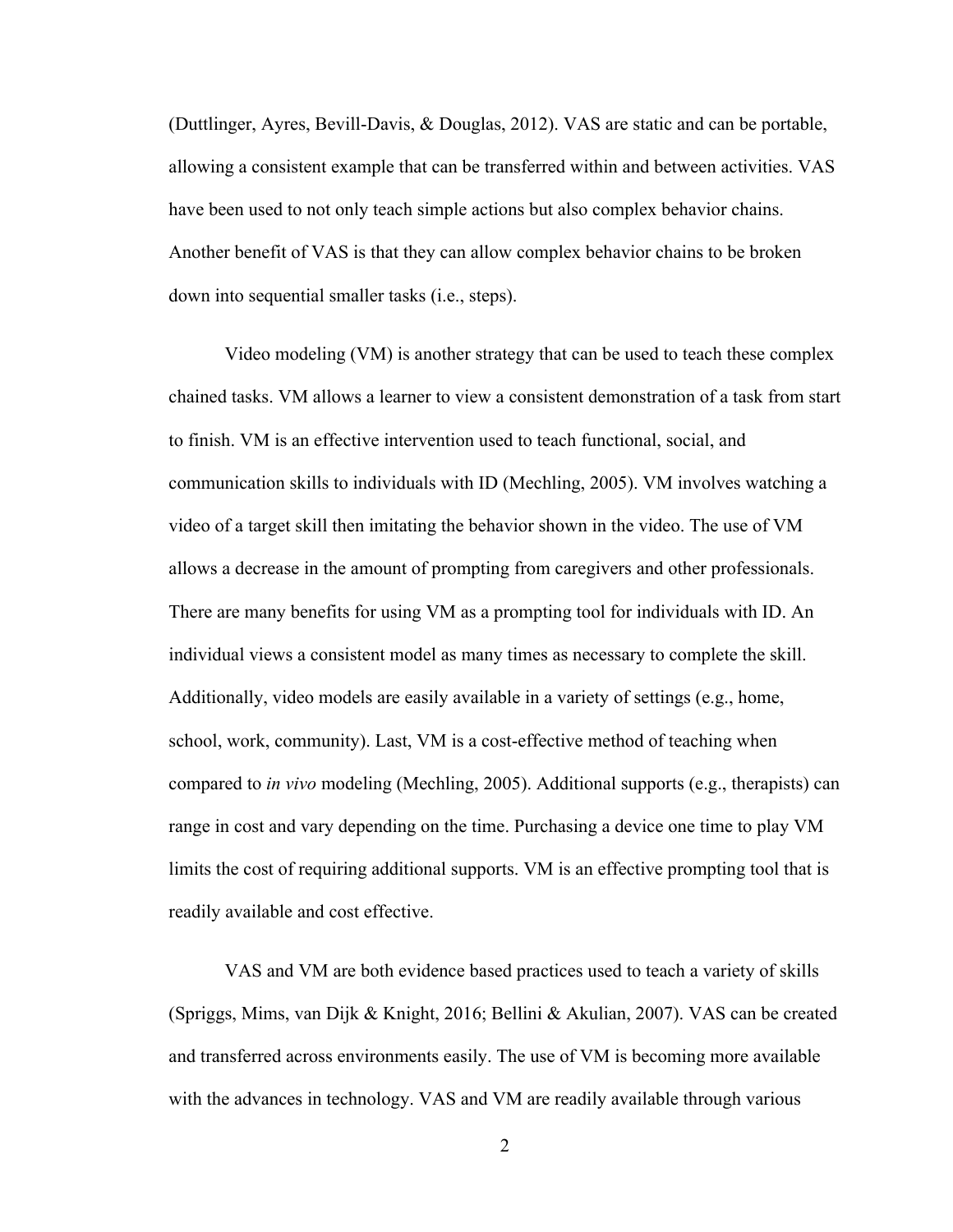devices including portable iPods and computers (Mechling, 2005). These technologies are discrete and age-appropriate (Spriggs, Knight, & Sherrow, 2015). It is socially appropriate to bring and use technology in almost every setting, as peers without disabilities often use technology for calendars, planners, and other forms of support.

Establishing the use of VAS and VM independently of one another are effective strategies. Spriggs et al. (2015) expanded this research by using VAS in conjunction with VM by examining the use of VAS with embedded VM (VAS/VM). The study used VAS/VM to increase acquisition of novel skills as well as independent transitioning from one skill to the next. Four high school adolescent students diagnosed with autism spectrum disorder (ASD) and ID participated in this study, which took place in a selfcontained classroom. The researchers used a system of least prompts procedure to teach the participants to use an iPad application called "*My Pictures Talk*." This application presented a VAS consisting of images that played VM once activated. This study demonstrated that VAS/VM could be an effective instructional method for teaching adolescents with ASD and ID to self-instruct and complete tasks independently.

There is limited research on teaching the adult population of individuals with ID. These individuals often require full-time care from their caregivers. Learning daily living skills and independence can improve the quality of life of the individual and their caregivers. VAS and VM have been shown to be effective interventions for children and adolescents with ID (Spriggs et al. 2015). Spriggs et al. (2015) demonstrated that VAS/VM could be an effective intervention for adolescents with ASD. Replicating Spriggs et al., this study will extend the research of VAS/VM to self-instruct novel skills for adults with ID. The purpose of the current study was to answer two questions. First, is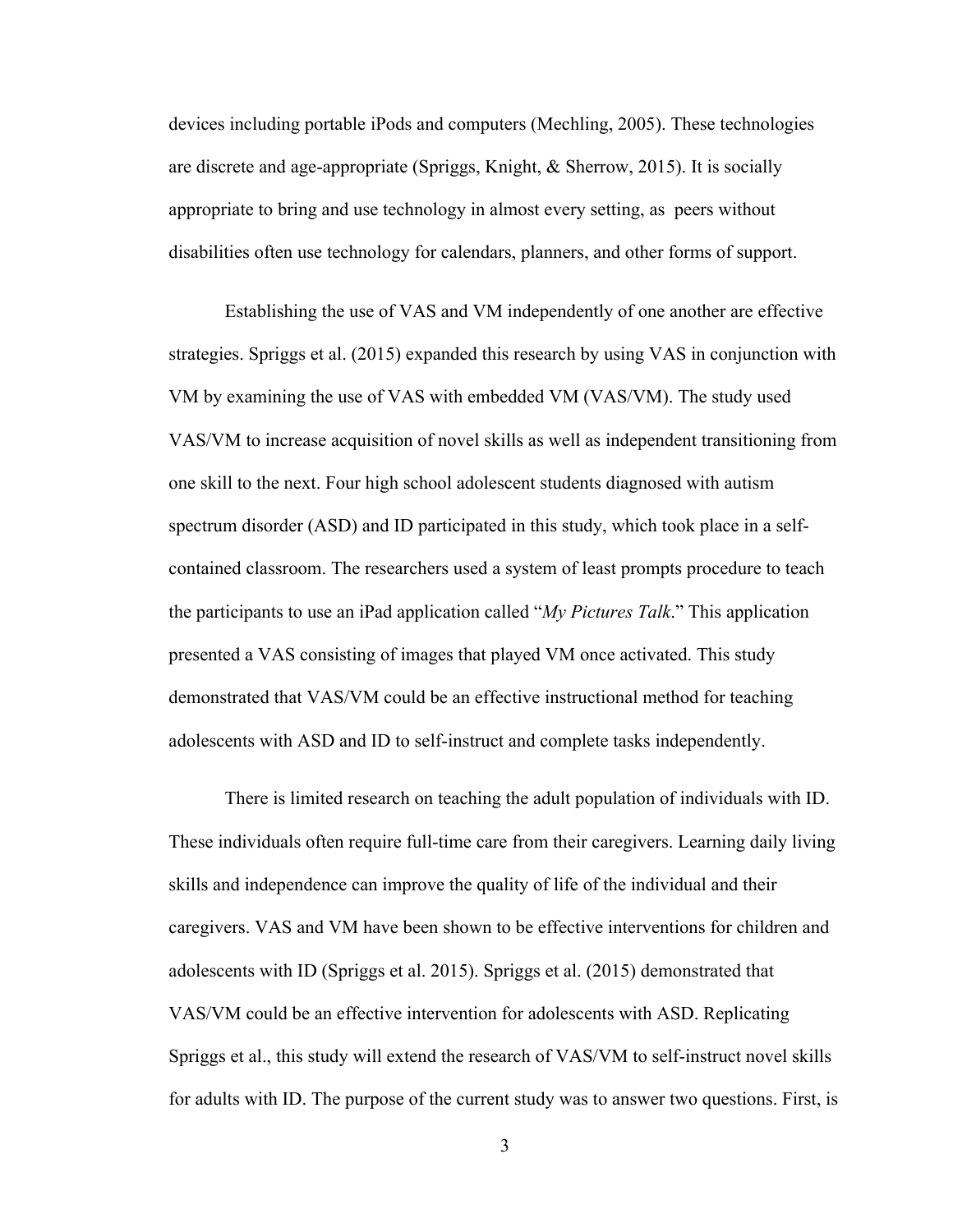there a functional relation between using VAS with embedded VM and increased independence in laundry skills in adults with ID? Second, if there is a functional relation, will the skills generalize to a novel setting?

#### **Section 2: Method**

#### **Participants**

This study included four participants (two males, two females) ages 31-53 years old. All participants attended a privately owned adult day program located in an rural city in the southeastern U.S. Diagnoses were in line with what might be diagnosed as ID today, but do to their age scores relayed to cognitive ability and adaptive functioning were not available. Participants had adequate vision (i.e., able to discriminate between pictures and attend to videos by orienting their eyes toward the video for a minimum of 30 s) and were physically able to transition between activities (e.g., independently move from one room to another). All participants were able to imitate a VM (see Screening section below). They possessed the ability to learn fine/gross motor skills necessary to complete the target activities (i.e., laundry skills).

Ronnie was a 37-year-old Caucasian male diagnosed with severe ID, Cerebral Palsy, hypertension, diverticulitis, incontinence, hyper sensitivity of extremities and arthritis agitation. He had attended the day program for 14 years. Ronnie had strong receptive communication skills and followed multiple step instructions. Ronnie's IQ and adaptive behavior scores were not available. Ronnie received a certificate of completion from a public school system in 2001. Prior to the study, Ronnie engaged in activities on the computer with limited access to a smart phone or tablet. Ronnie engaged in cleaning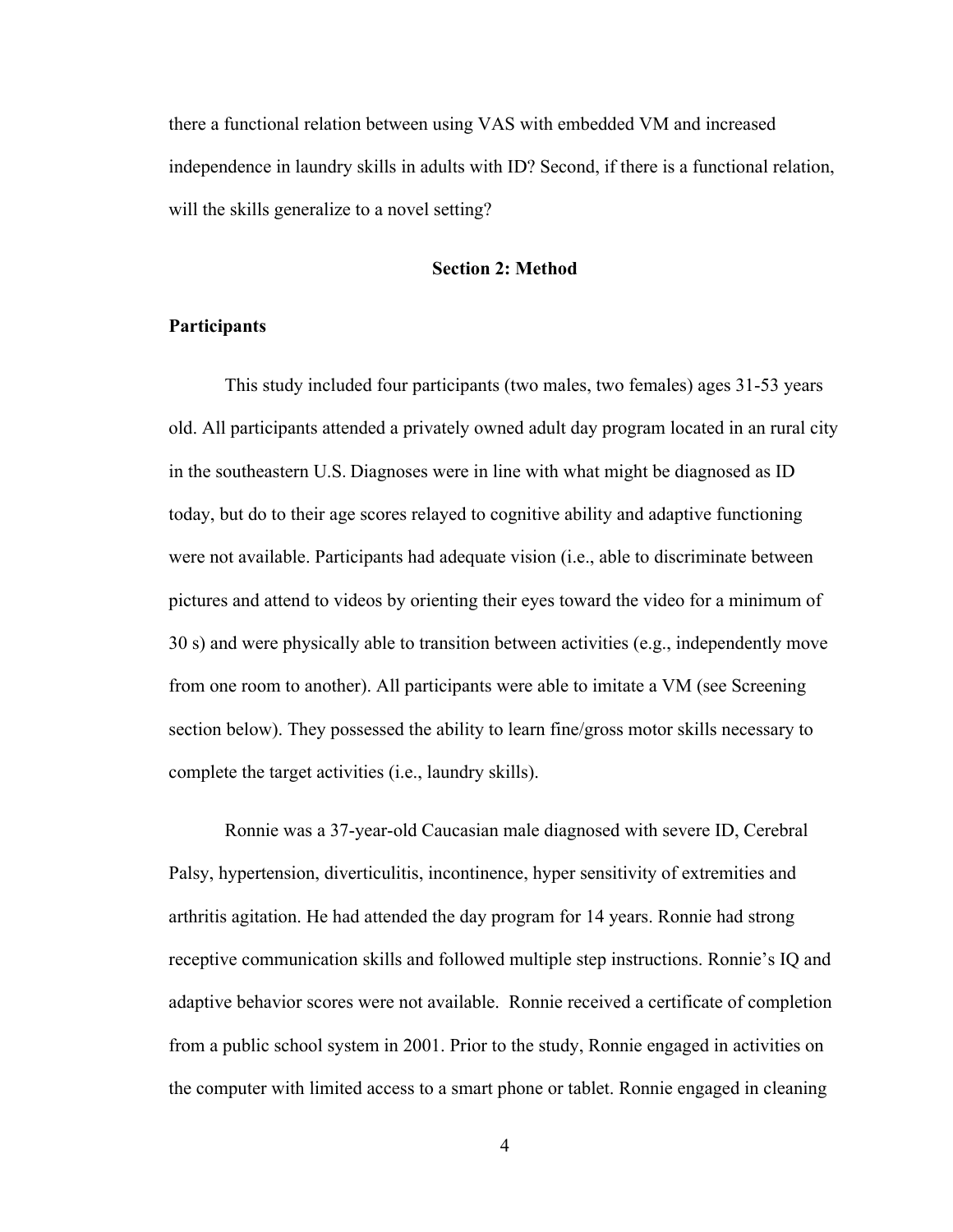his room, setting the table, and putting away clean dishes when prompted by his parent. Prior to intervention, Ronnie brought his laundry to the laundry area of his home.

Kathy was a 44-year-old female diagnosed with Down syndrome. She had attended the day facility for 14 years. Kathy received a certificate of completion from a public high school in 1994. Others could clearly and easily understand Kathy's speech. She could follow multiple step instructions and complete small tasks (e.g., writing a menu on the board, passing out materials). Kathy worked part time (2 hours per week) at a local business as a greeter. Before beginning this study, Kathy engaged in recreational activities (e.g., watching movies) on a personal tablet. Kathy participated in daily living skills (e.g., cleaning the table after a meal, cleaning her room, making her bed, sweeping, vacuuming) in her home. When prompted by her parents, Kathy participated in additional daily living skills up to three steps (e.g., food preparation, organizing materials). Kathy did have some prior knowledge of doing the laundry. When prompted by her parents, Kathy could bring dirty laundry to the laundry room, transfer laundry from the washing machine to the dryer, and remove laundry from the dryer.

Dean was a 53-year-old male diagnosed with Down syndrome and diabetes. He had attended the day program for 14 years. Dean had slurred speech and often combined words together. Dean had no formal education but could follow multi-step instructions. Prior to intervention, Dean did not have any experience with a smart phone or tablet technology. Dean did not engage in daily living skills prior to intervention. Dean had no known previous history with doing the laundry.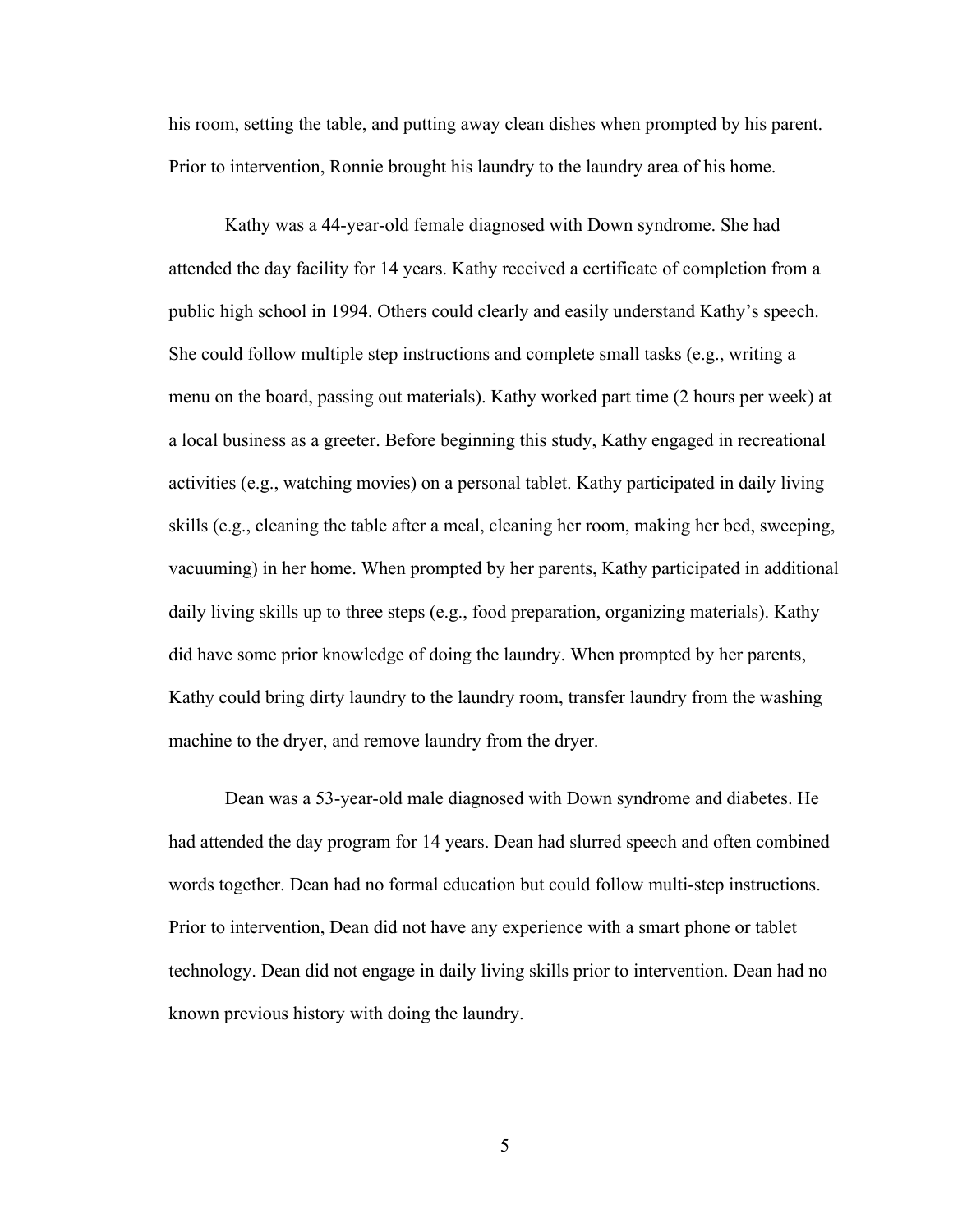Anna was a 31-year-old female diagnosed with mild mental retardation and Arthropathy Not Otherwise Specified Multiple Sites (NOS-MULT). She received a certificate of completion from a public school system in 2007 and had attended the day facility for 10 years. Anna's expressive language consisted of slurred speech with a lack of articulation of syllables within words. Anna could follow multiple step verbal commands. Prior to intervention, Anna engaged in recreational activities (e.g., taking pictures, playing games) on a smart phone, but has limited experience with tablet technologies. Anna participated in daily living skills with additional prompting from her parents. Anna cleaned her room, put dishes into the dish washing machine, vacuumed her house, and completed small tasks when prompted by her parents. Prior to this study, Anna gathered her dirty laundry, brought the basket of dirty laundry to the laundry room, loaded previously sorted dirty laundry into the washing machine, and put clean laundry into a basket from the dryer.

The researcher who conducted this study was a master's student studying applied behavior analysis. The researcher implemented the session procedures and collected intervention data. Staff included the program manager employed by the adult day care facility. The staff member was an employee for over 15 years and had good attendance records. The staff member completed training in data collection procedures, including reliability and fidelity data. Data collection training sessions included an adult with ID not participating in the study completing the laundry task analyses. When prompted to do the laundry, the adult not participating in the study completed known steps of the laundry task. The staff member and researcher collected data. This served as training sessions for inter-observer agreement (IOA) and procedural fidelity (PF).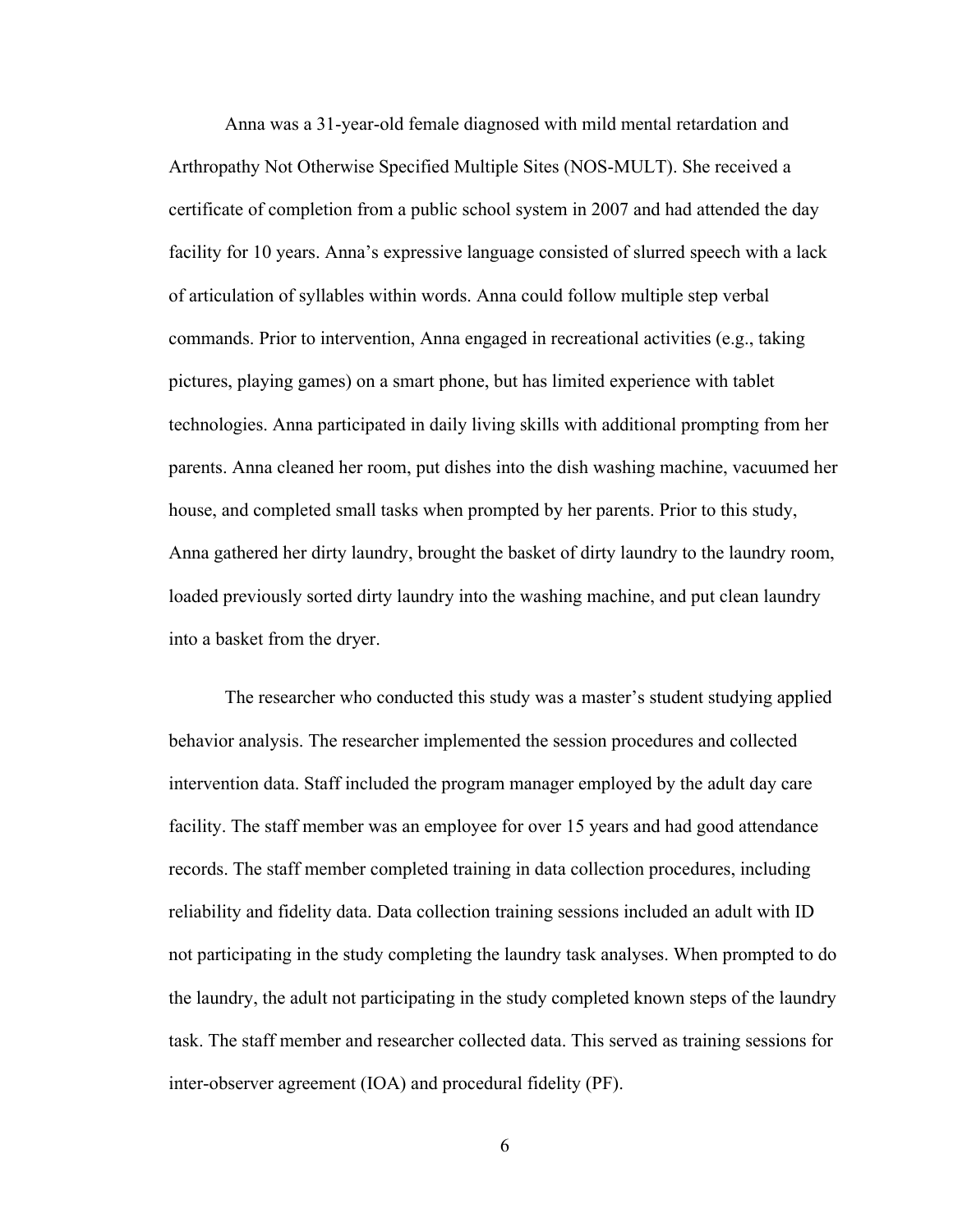#### **Screening**

Screening occurred for all participants including task completion of target tasks, the ability to imitate video models, and the ability to self-instruct using VAS/VM. A screening of laundry tasks evaluated if the participants knew how to do the laundry. Task completion of laundry tasks consisted of sorting, washing, and drying clothes. The researcher took the participant to the laundry area and said, "It's time to do the laundry." The participants were given 5 s to initiate the task. The participants had 30 s to complete each step. Each participant was allotted 3 min to complete each laundry task (i.e., drying, sorting, and washing laundry; see Table 1), with 9 min to complete the total laundry task. If a participant completed 50% or more of the laundry task independently, they were excluded from the study. If a critical error or no response occurred for 30 s, the researcher ended the screening session. Completion of critical components allowed steps to be out of order as long as critical components occurred (e.g., putting dirty laundry into the washing machine and putting the detergent into the washing machine prior to closing the washing machine door and starting the machine). To assess if the participants could imitate a VM, the researcher filmed a video of an arbitrary task (i.e., stacking cups in a specific order). Participants were given an opportunity to imitate the simple video model. To be included in this study, participants had to attend to the video and imitate the VM with 80% or higher task completion. An assessment for screening the navigation of technology for each participant was assessed. Participants had access to an iPad and were told to "check their schedule". If no response or an incorrect response occurred, the session ended Performance during screening indicated if a participant did or did not need the technology training condition. For example, if the participant could complete 100% of the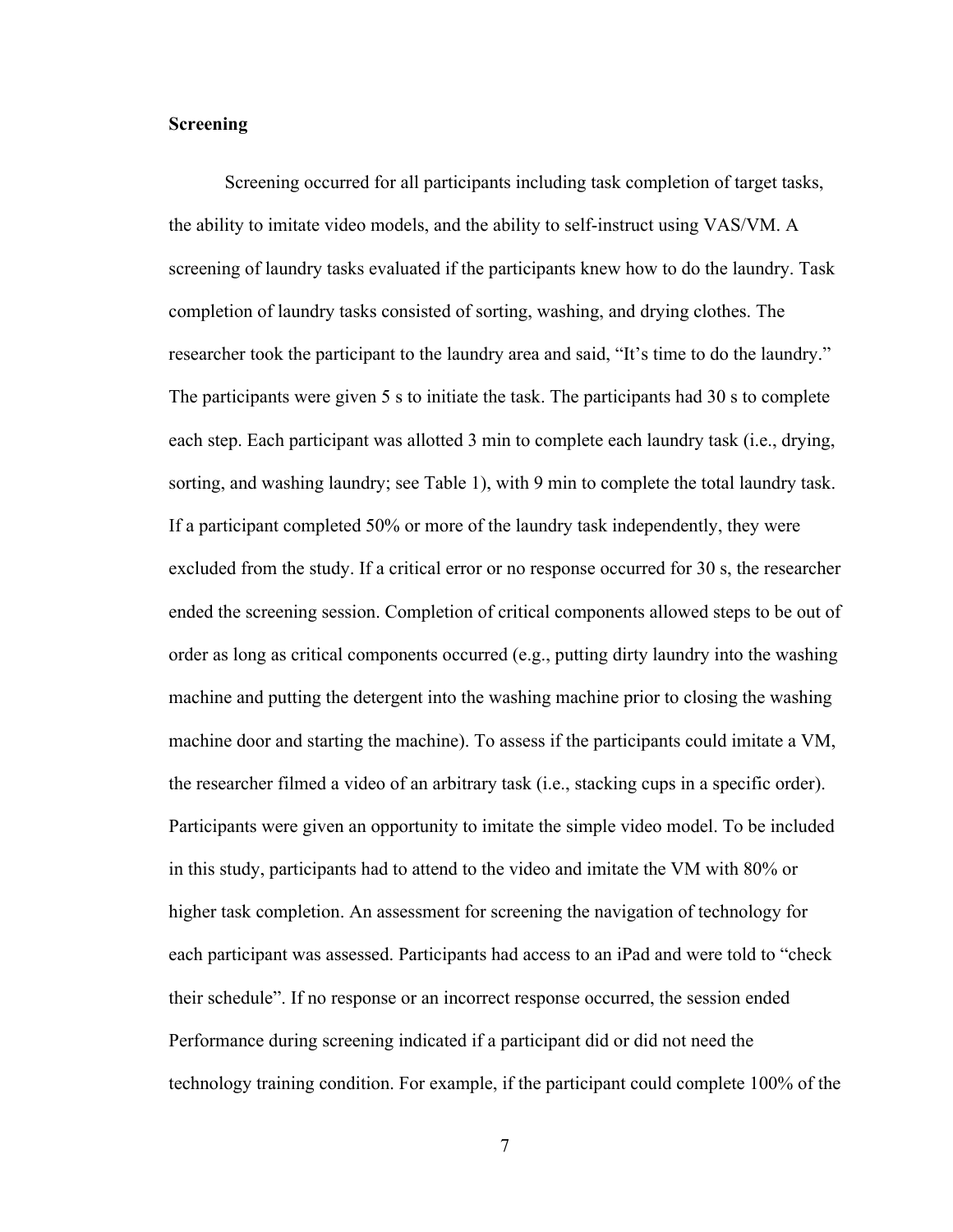navigation steps, they did not need to complete technology training. Anything less than 100% performance, indicated that the participant needed systematic instruction to learn to navigate the iPads... Each participant met the screening criteria to remain in the study.

#### **Setting**

This study took place at an adult day care facility that contained a laundry area consisting of a washing machine, dryer, necessary cleaning supplies, and storage of materials. This area was located in a corner of a large open room where 15-25 clients were located participating in activities (e.g., making crafts, watching television, playing Wii games) throughout the day. The room arrangement consisted of six rectangle tables and a television located on the wall. A nurse's clinic, changing room, and transportation office were in conjunction to this room. The kitchen setting of the facility was located between two large rooms with 10-30 clients in each room. There was a large three compartment sink, ice marker, and a four-burner stovetop. Cabinets were located above the sink and below counter tops. Two to three program assistants were located inside of the connecting rooms at any given time. Sessions occurred up to three times each day between the hours of 8:00 a.m. and 4:00 p.m. Monday through Saturday. Sessions varied between times according to each participant's daily schedule. A minimum of one hour elapsed between sessions.

For two participants (Ronnie and Kathy), generalization pretest and posttest took place in their home settings. Each participant had a washing machine and dryer located within their home. All materials (i.e., laundry, laundry baskets, and detergent) were accessible to the participant. The room and machines varied in topography and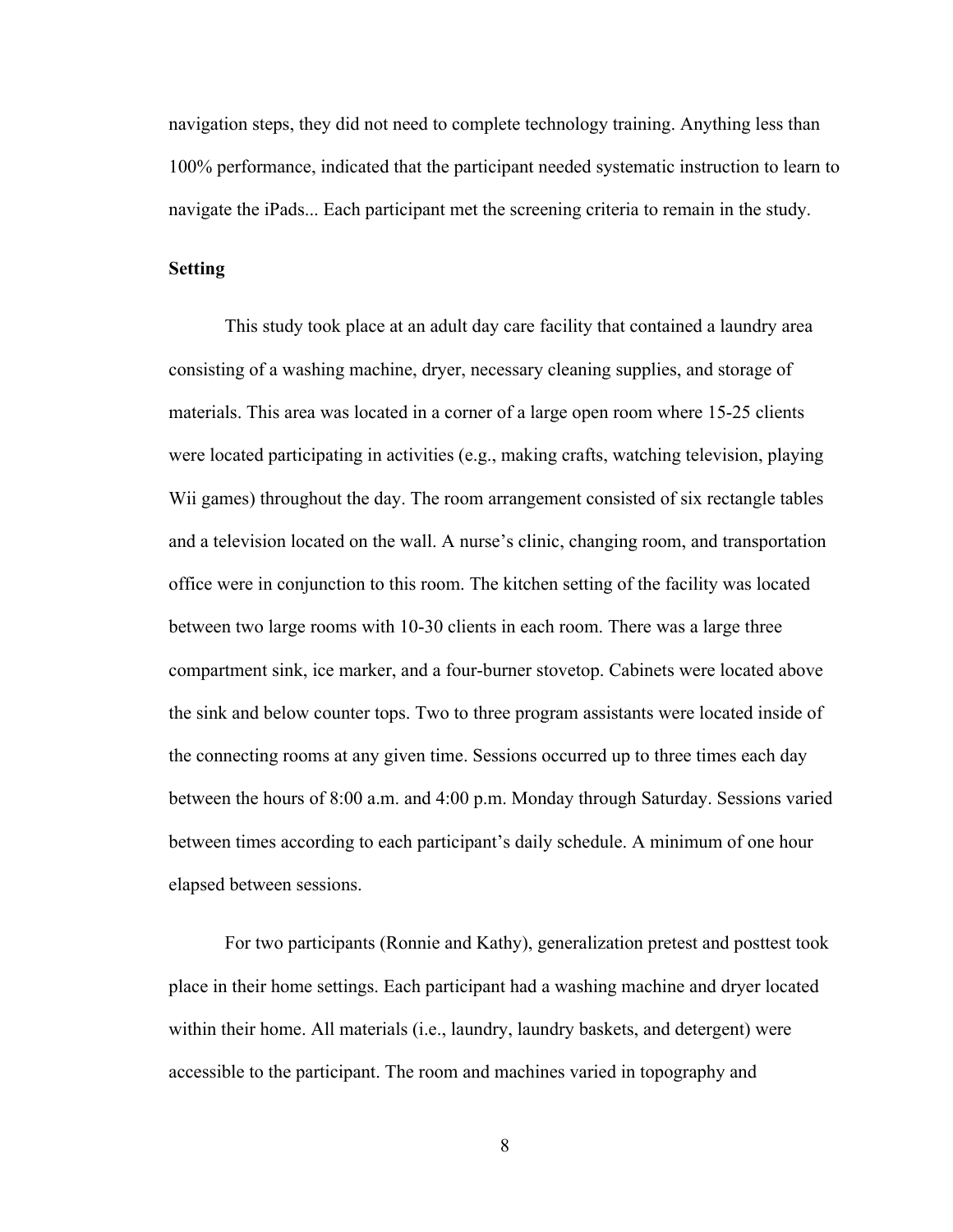individualized videos were created for each participant. Ronnie's generalization setting consisted of a General Electric top loader washing machine using liquid detergent and a front loader dryer located in a small laundry room. Kathy's generalization setting took place in a utility room located in her home. This room consisted of a Whirlpool Duet set front loading washing machine using pod detergent and dryer with a dryer sheet.

#### **Materials and Equipment**

An iPad was available with a preloaded application called *My Pictures Talk* for each participant. This is an affordable app (\$2.99 at the start of the study) created by Grembe, Inc., loaded with individualized task videos made specifically for each participant's needs and developed by the researcher (Spriggs et al., 2015). Each participant's iPad contained a VAS using a picture to depict each task. The target skills for this study were daily living skills that the participants completed at the facility or at home. Table 2 includes the task analysis (TA) of the steps for each task. Necessary materials to complete each task were pre-arranged. This included towels, clothes, laundry baskets, and powder detergent. The washing machine and dryer were both models made by General Electric. The washing machine was a top loading washing machine, and the dryer was front-loading. Stimulus prompts were located on the laundry baskets. Two baskets had "dirty" written along the handles of the laundry basket and another two baskets had "clean" written along the handles of the laundry baskets. Prepared materials for data collection were available to the program manager and researcher before each session. The majority of steps in the laundry TA were filmed in third person point-ofview, which allowed the participant to view the actor complete of each TA. Steps that included small details (e.g., turning the knob to a specific setting) were filmed in first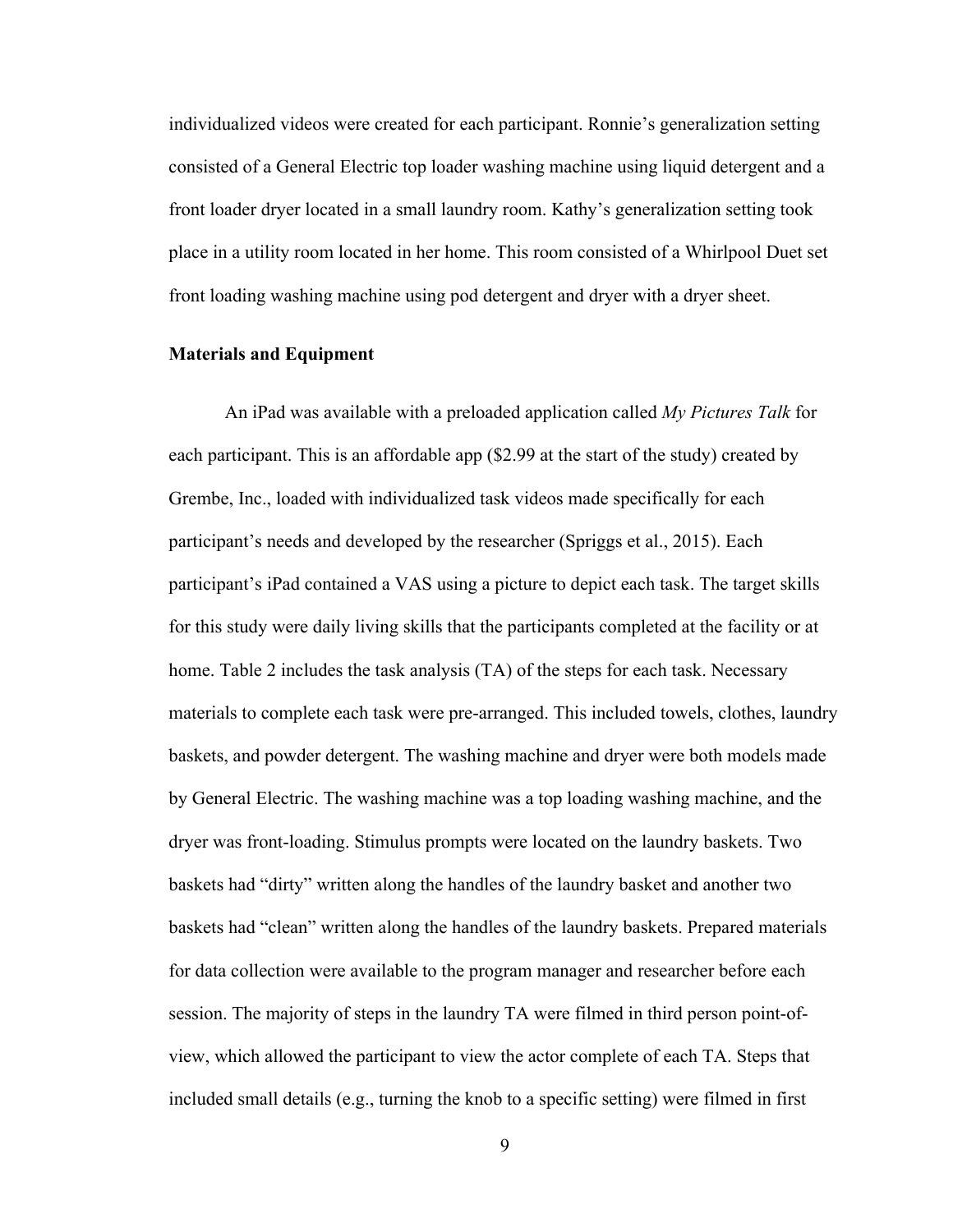person point-of-view to emphasize the critical stimuli. Videos were filmed by the researcher in the location each task took place and edited using *Movie Maker.* Videos captured the critical skills for the entire task and were no longer than 2 m 30 s. Audio for each step was included in each video.

Generalization consisted of a single pretest probe that occurred prior to baseline conditions, and a single posttest probe following the VAS/VM maintenance sessions. Ronnie and Kathy participated in generalization with pretest/posttest occurring in their home environment. The VM filming took place at the generalization setting using similar materials and equipment needed to complete each task, but found in the home. Models for the generalization tasks were the primary caregivers of the participants.

#### **Response Definitions and Data Collection**

The task of doing the laundry including sorting clothes, drying clothes, and washing clothes and were task analyzed into individual steps. Data for task completion during baseline, intervention, and maintenance sessions were collected on the percentage of independently completed steps of each TA (see Tables 2 and 5). Participants were given 3 m to complete all the steps for each individual TA. Steps within the TA were scored as correct if they were initiated within 5 s of the task direction or following completion of another step, topographically accurate, and completed within 3 m. The task steps were not required to be in a set sequential order unless it was critical a step occur before moving to another step for the end product to remain the same (e.g., clothes must be inside the dryer before pressing start). Incorrect responses were scored if the participant did not initiate the step, took longer than 3 m to complete each task, or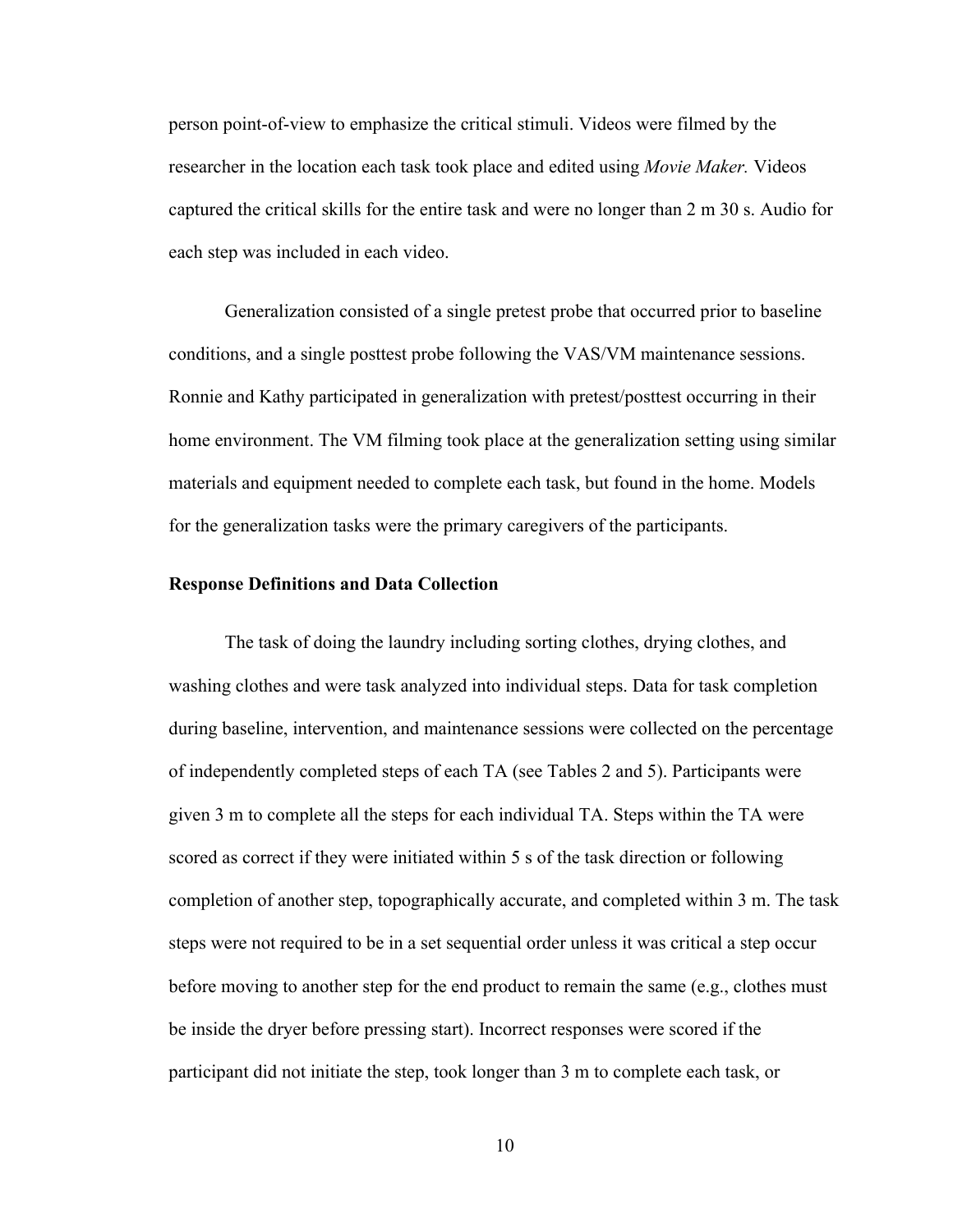performed the step topographically different manner in that it altered the end product of the task (e.g., did not pour detergent to fill line).

#### **Experimental Design**

This study used a single case multiple probe across participants research design to evaluate the use of VAS/VM on the acquisition of laundry skills for adults with ID in an adult day care facility. Multiple probe designs allow for evaluation of intervention effectiveness by measuring the change in behavior and immediacy of effect across behaviors, settings, or participants using a time-lagged introduction of conditions (Gast  $\&$ Ledford, 2014). A generalization probe occurred before baseline data began. The generalization probe occurred once and consisted of a similar task in a different environment. Probe baseline data collection occurred for all participants. A minimum of five stable (i.e., a percentage of 25% or below) baseline data points were required for all participants to enter technology training. Technology training began for the first participant when baseline data stabilized for all participants. When participants met mastery criteria for technology training (i.e., 100% navigation steps and 90% task completion steps for three consecutive sessions), VAS/VM condition began for that participant. When participant one entered VAS/VM condition, all other participants were probed for baseline. If baseline data for the remaining participants were stable, the second participant entered technology training. This continued until all participants entered technology training. Maintenance data were collected a minimum of once every 5 days for participants who mastered VAS/VM. When all participants mastered the VAS/VM condition, a generalization probe in a novel environment occurred.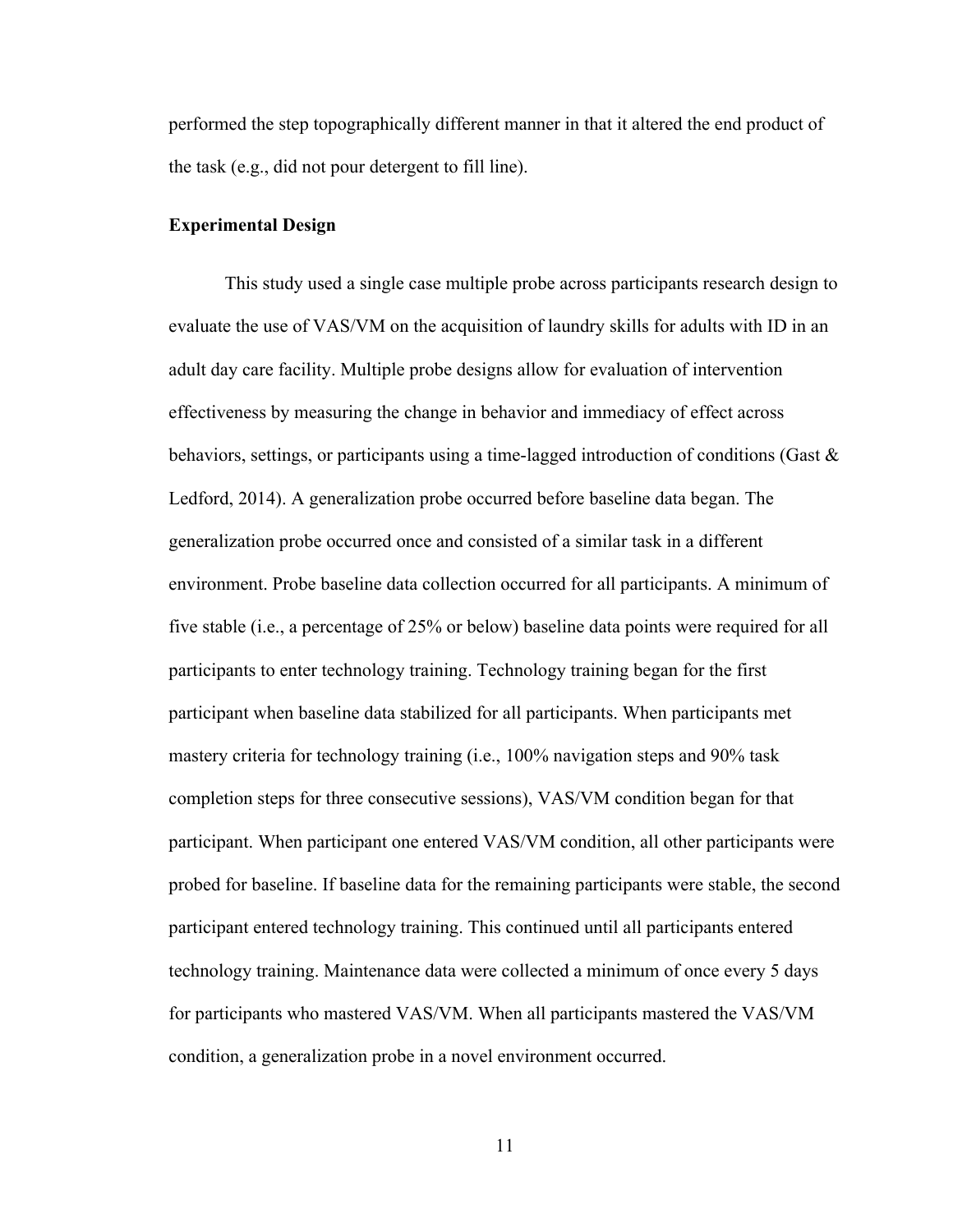Using visual analysis, a within-condition analysis of data included descriptions of condition length, level, variability, and trend. A between-condition analysis of data included descriptions of level and trend direction changes including immediacy of effect. Visual analysis for instructional decisions including when to introduce technology training and VAS/VM to subsequent participants, or when an instructional modification was needed. VAS/VM demonstrated experimental control by increasing levels and trends, only after the introduction of VAS/VM while maintaining baseline levels and trends prior to VAS/VM (Gast & Ledford, 2014)**.**

### **General Procedures**

Sessions were conducted a minimum of three days per week with no more than three sessions per day. No sessions occurred back to back; they occurred separately with a minimum of 1 hour between sessions. The researcher began each session by stating, "It's time to work." The researcher waited for an attending response (e.g., eye contact, "okay") then provided the task direction "check your <task> schedule" (e.g., "Check your laundry schedule"). The iPad was available on the dryer to the participants as the researcher stated "Check your <task> schedule." The participants were given 5 s to initiate the task. Arranged materials were present in the natural environment (e.g., the detergent was in the cabinet above the washing machine). Correct responses received general praise (e.g., "Excellent") on a minimum of VR3 schedule.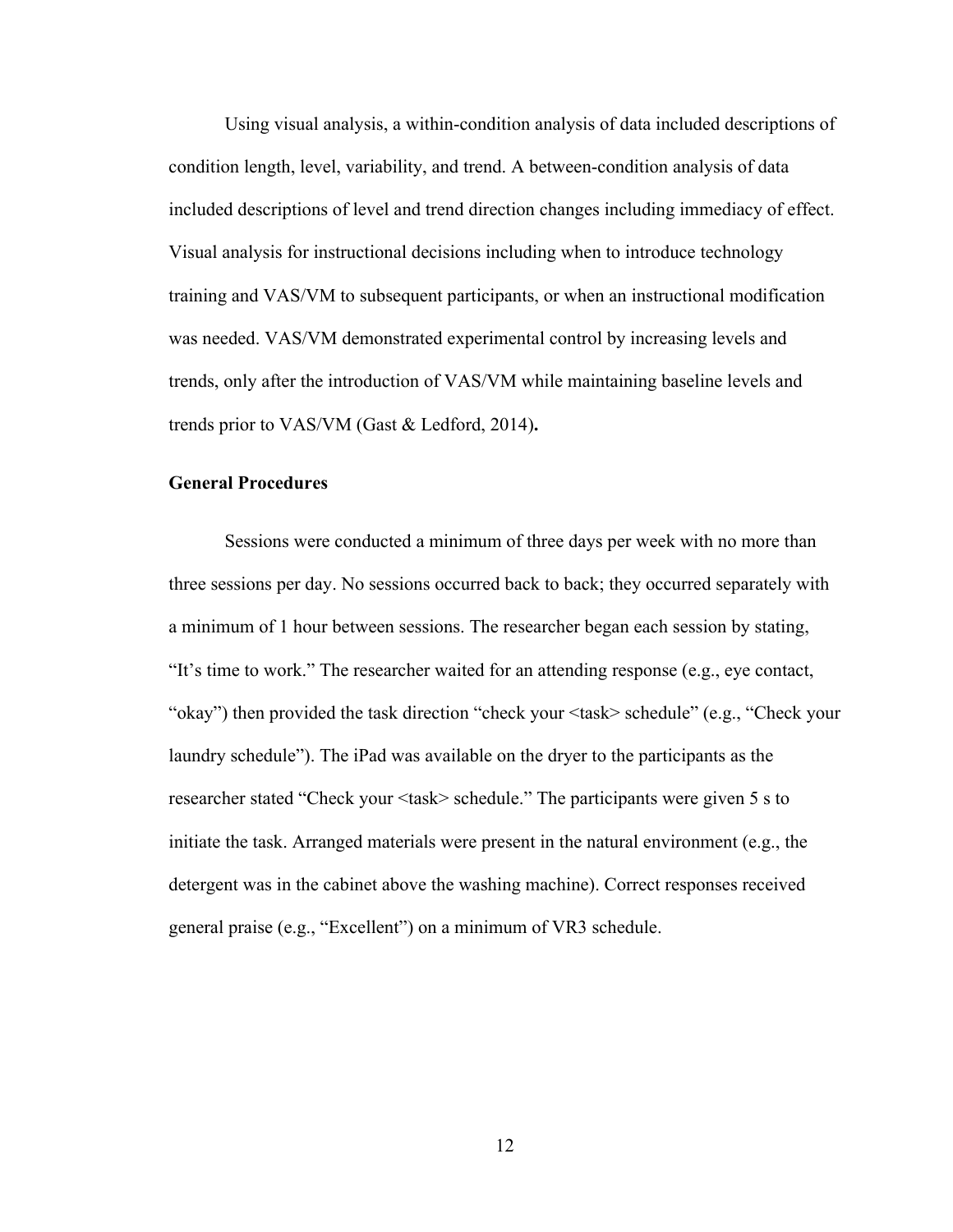#### **Generalization**

The purpose of the generalization sessions was to assess participants' use of VAS/VM presented in a novel VM and in each participant's home setting. Generalization consisted of a pretest/posttest probe that followed general procedures. The pretest probe occurred prior to initial baseline and technology training conditions. The pretest/posttest probe used the same video in both probe sessions and took place in the same environment. The participants were given the task direction and handed an iPad preloaded with a VAS/VM of the laundry task specific to their home setting. A generalization post-test using the VAS/VM occurred after all participants met mastery criteria (described below) in the VAS/VM conditions.

#### **Baseline**

Baseline sessions occurred in the laundry area of the adult day care facility and followed general procedures. A multiple opportunity probe assessed all steps of the TA during the first baseline session for all participants. Baseline data were collected on the number of correct steps completed in each TA. During the multiple opportunity probe (MOP), if a participant independently completed a step in the sequence, general praise was provided, and the participant moved on to the next step in the task sequence. If a participant engaged in an error, the researcher blocked his or her vision from the task, then the researcher completed the step. The researcher then unblocked their view and provided an indirect verbal prompt (e.g., "Keep going"). This procedure was repeated for the remainder of the steps in the TA. Following the first baseline session, single opportunity probes assessed the remaining baseline sessions. During single opportunity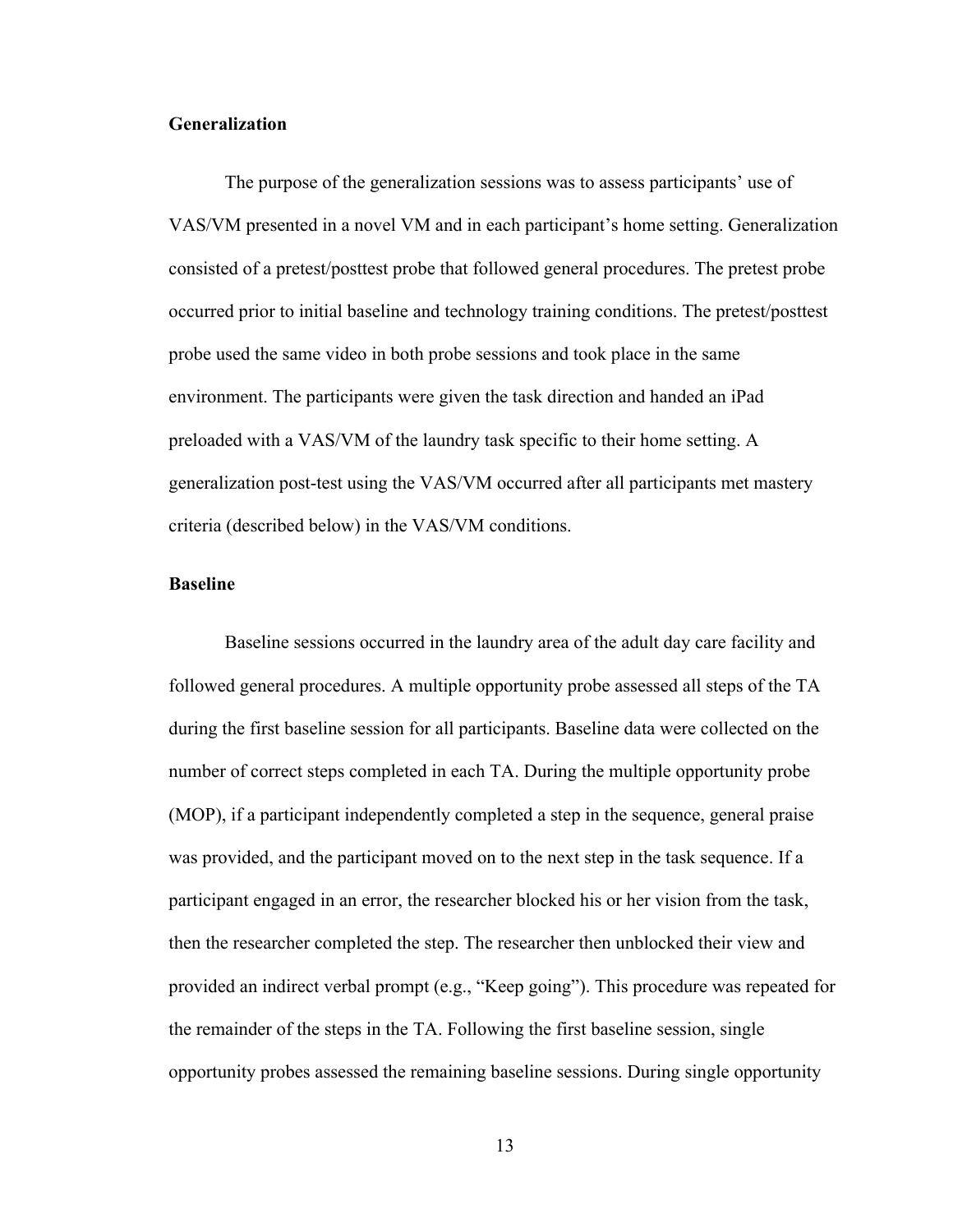probes, the session ended when a participant engaged in a critical error (i.e., error that altered the end product of the task) or at the end of the TA. If the session ended due to an error, the researcher said, "Thanks for trying." Baseline continued until probe data stabilized for a minimum of five sessions for all participants. Baseline data for subsequent tier participants not in technology training or VAS/VM conditions were collected a minimum of every five sessions, as well as the session before a participant entered technology training.

#### **Technology Training**

When baseline data stabilized for all participants, participant one entered technology training. Technology training taught the participants how to navigate the VAS/VM on the iPad (see Table 3). The participants had access to an iPad set to the home screen and locked, located on the dryer in the laundry area. The tasks preloaded into the VAS/VM were ones in which the participant had already mastered (i.e., sorting utensils, putting away clean drinking pitchers, bringing dirty dishes to the kitchen sink; see Table 4). The researcher gave the task direction "check your kitchen schedule" and the participant was expected to get the iPad from the laundry room and begin navigation steps (e.g., push the home button, slide to unlock, press the *My Pictures Talk* application, select 'Kitchen' on iPad). After watching the video, the participant completed the task then resumed navigation steps (e.g., after putting the cups on the sink, the participant pushed the green arrow on the iPad). This continued until all navigation steps were completed.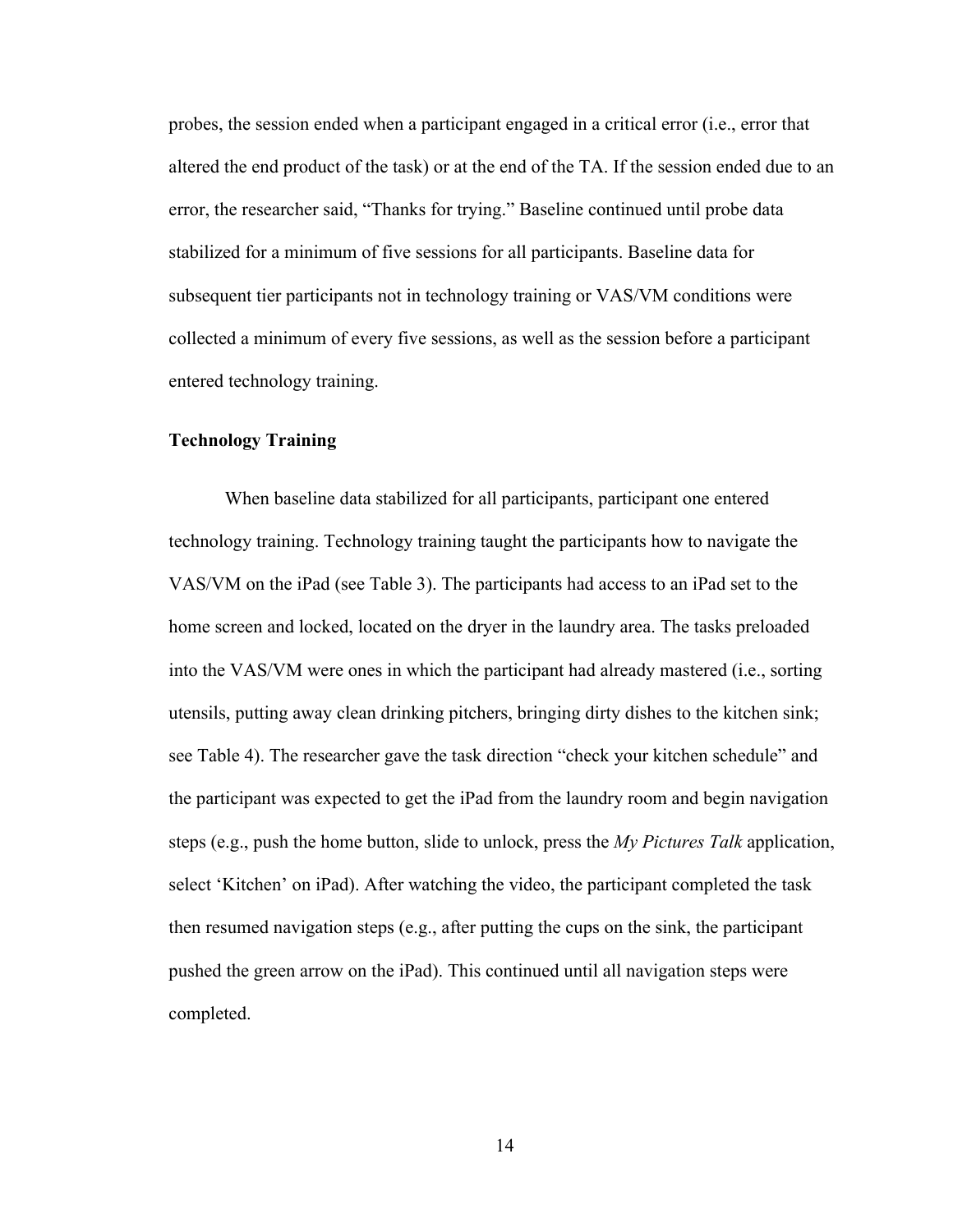The participants were given 5 s to initiate the first step in the task once the video finished, remaining steps were given 30 s for completion. If the participant did not initiate the task within 5 s or complete the task within 30 s, the researcher used a system of least prompts (verbal, gesture, full physical) to teach the step. A system of least prompts provides the least intrusive prompt when teaching a task. The prompt hierarchy consisted of an independent response, where the participant completed each step without any prompting. A verbal prompt, where the researcher stated the correct step of the TA, a gestural prompt where the researcher pointed with a finger to the next step of the TA, and a full physical prompt where researcher used hand-over-hand to physically guide the participant through the step. If the participant did not initiate a step within 5 s or complete a step within 30 s, a verbal prompt was delivered. This continued through all prompts in the hierarchy until the participant completed each step. When participants mastered the TA for all known tasks with 100% independent correct on navigation steps and 90% or higher independent correct responses on training tasks for three consecutive sessions they entered intervention using VAS/VM.

#### **Visual Activity Schedules with Embedded Video Models**

The independent variable in this study was the use of VAS with embedded VM. VAS/VM condition followed general and baseline procedures. In the VAS/VM condition, the participants navigated an iPad with a preloaded *My Pictures Talk* application that provided VAS/VM showing a video of how to complete the laundry tasks. The tasks were novel laundry tasks: (a) gathering and sorting clothes and towels into two piles, (b), drying previously washed clothes, and (c) washing dirty clothes (see Table 2). Intervention began for each participant after mastery of technology training. Participants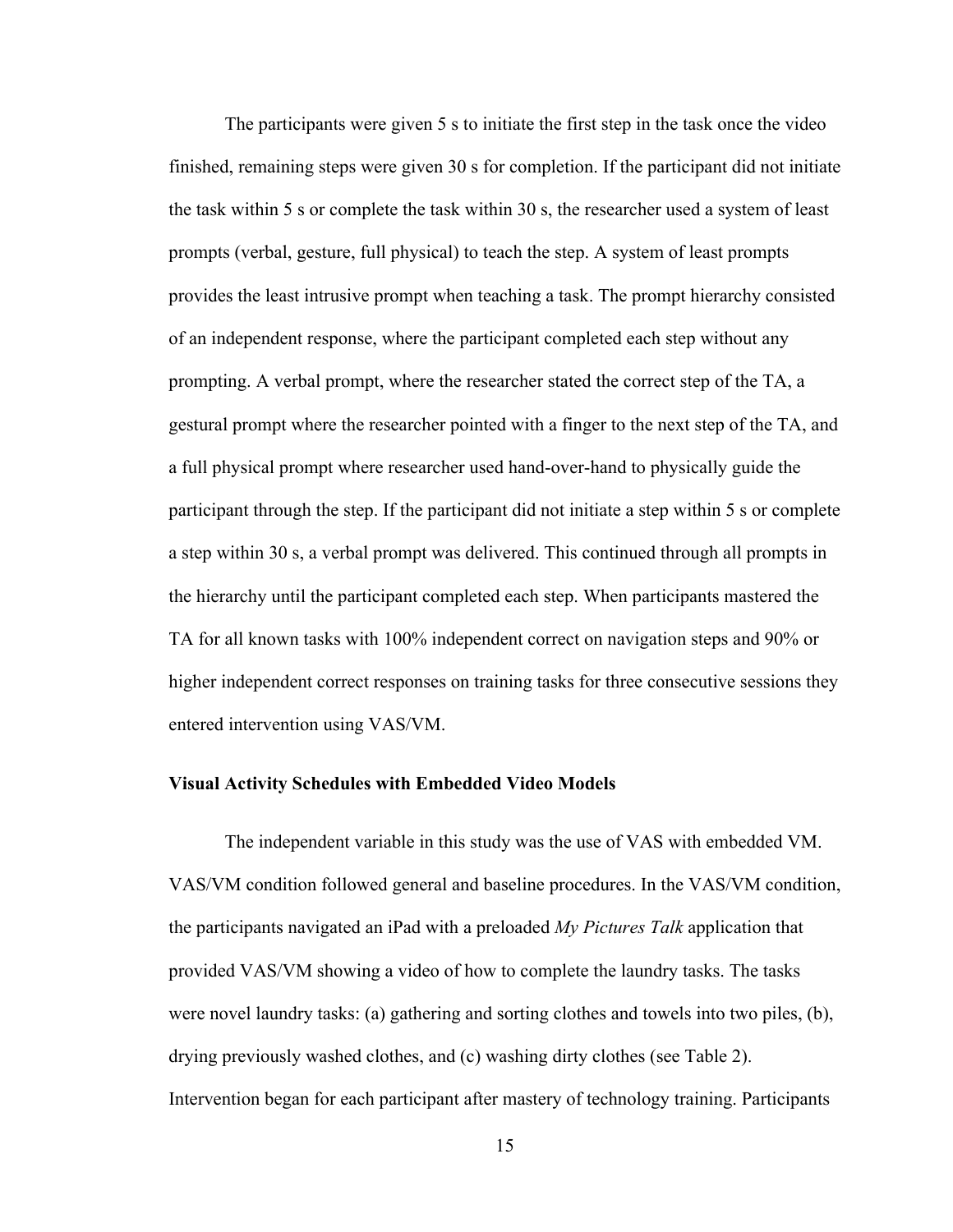were involved in regular scheduled activities (e.g., crafts, Wii games, board games). Mastery criteria included participants completing the TA for laundry with a 90% or higher accuracy for three consecutive sessions.

#### **Reliability**

IOA data for task completion were collected for a minimum of 20% of all sessions across all conditions and participants. The researcher and reliability data collector had a minimum of 80% agreement using the point-by-point method (number of agreements divided by number of agreements plus nonagreements; Gast & Ledford, 2014). PF data were collected simultaneously with IOA data and ensured all procedures across conditions were implemented as planned. PF data were collected on the number of correctly implemented procedure steps divided by the total number of steps (Gast & Ledford, 2014). Each session maintained a minimum of 90% PF data. If IOA dropped below 80% or PF dropped below 90%, retraining sessions occurred for the data collectors. IOA and PF for Ronnie were collected 21.9% of sessions. IOA was 98.0% and PF was 99.1%. IOA and PF were collected 22.6% of all sessions for Kathy, in which IOA was 99.3% and PF was 99.2%. IOA and PF were collected 21.4% of Dean's sessions. IOA was 98.6% and PF was 100%. IOA and PF were collected 20.5% of Anna's sessions. IOA was 99.4% and PF was 98.8% across sessions.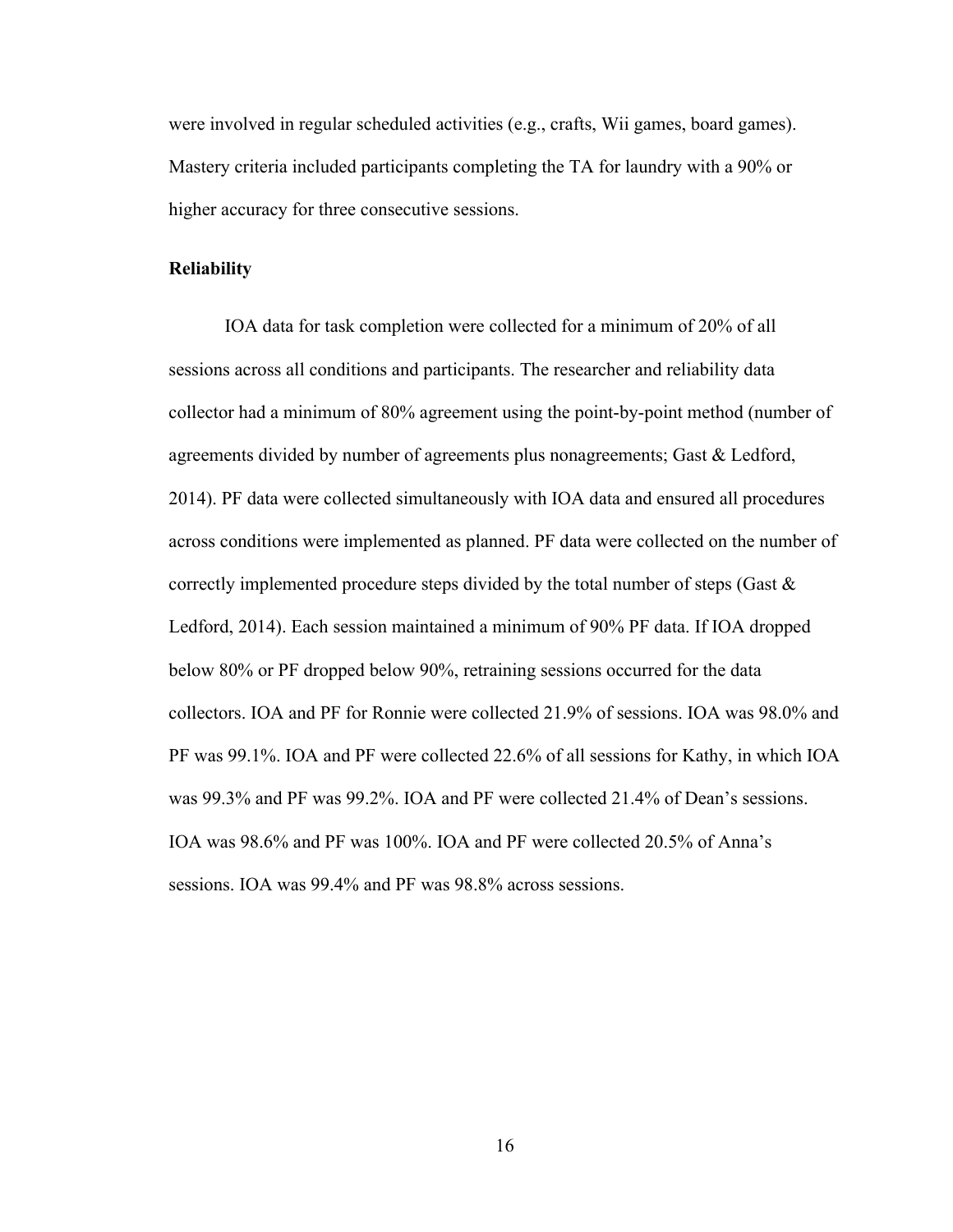#### **Section 3: Results**

All participants maintained stable baseline data within the baseline condition with a percentage of 25% or below. An accelerating trend occurred among all four participants for total task completion and navigation during technology training. Three participants mastered the VAS/VM condition. When participants mastered the VAS/VM condition, a posttest assessed generalization of similar tasks in different environments in the home for two of the participants. An increase in the percentage of independently completed steps of the TA in the generalization post-test occurred. The posttest results provide evidence that the VAS/VM once mastered, can be an effective procedure to teach similar skills across environments.

#### **Ronnie**

Ronnie independently completed one step in all sessions of baseline (i.e., open the washing machine lid). After five sessions of stable baseline responding at 5%, technology training was introduced. During technology training, Ronnie reached mastery criteria for task completion in a total of 14 sessions. Navigation responding increased during technology training with a steady accelerating trend. During technology training, it became clear that Ronnie did not possess the necessary fine motor skills to navigate the iPad. Specifically, without the use of the physical prompt in the system of least prompts hierarchy, Ronnie could not independently use a single pointer finger to navigate the touchscreen technology. Ronnie navigated the technology according to each step in the TA, however when he touched the iPad he used his thumb, index finger, and middle finger simultaneously to push icons or applications. Technology training was paused for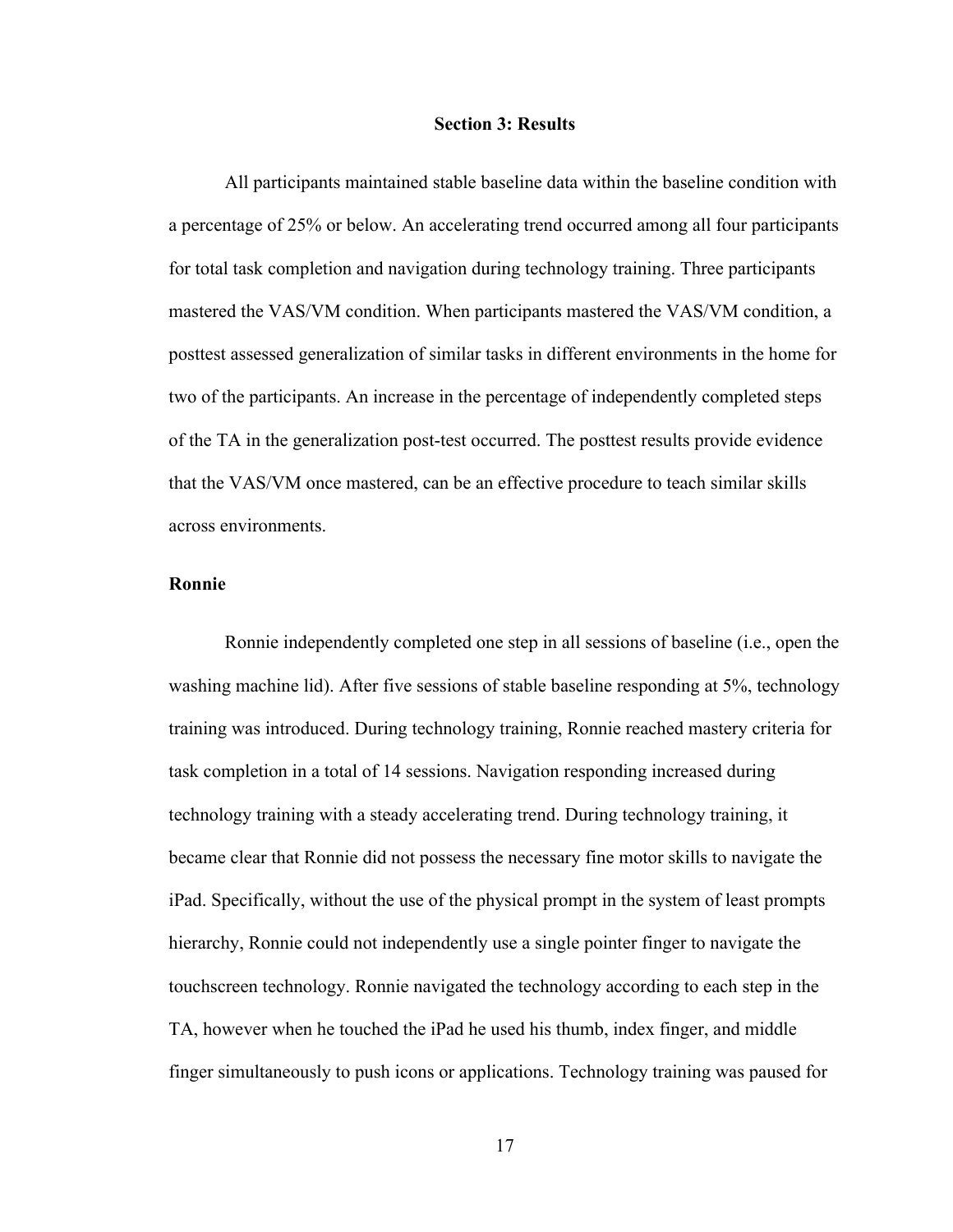5 days at session 12. During this time, the researcher-downloaded games onto the iPad to teach him to navigate the iPad using a single index finger. Graduated guidance procedures were used to teach the isolated skill of navigating the technology using a single index finger. A hand-over-hand physical prompt served as the controlling prompt and was faded as correct responding increased. Technology training continued once the target skill of using an index finger to navigate the iPad improved. His range of performance navigating the technology increased from 30% to 100%. The navigation component of the technology training condition increased with a slow accelerating trend. An increase in level for both navigation and task completion occurred within the technology training condition. Technology training reached mastery criteria after 60 sessions. Ronnie met mastery criteria in six sessions of the VAS/VM condition. Between baseline and VAS/VM a significant increase in level occurred with a therapeutic trend to mastery criteria. Maintenance probes conducted every five sessions remained stable, with 100% task completion for laundry tasks.

Prior to baseline sessions, a generalization pretest occurred in Ronnie's home. Ronnie's pretest indicated he completed 10% of the total steps of the laundry task (i.e., opening the washing machine lid, closing the washing machine lid). Ronnie's posttest increased significantly to 84% independent steps completed correctly. Ronnie did not correctly complete the step to move the dial to the proper setting to begin the washing machine and did not rinse the detergent cup (see Table 5). Ronnie's top loader washing machine had a different dial than the day care facility washing machine. In the VAS/VM condition that took place at the day care, powder detergent was used to wash laundry.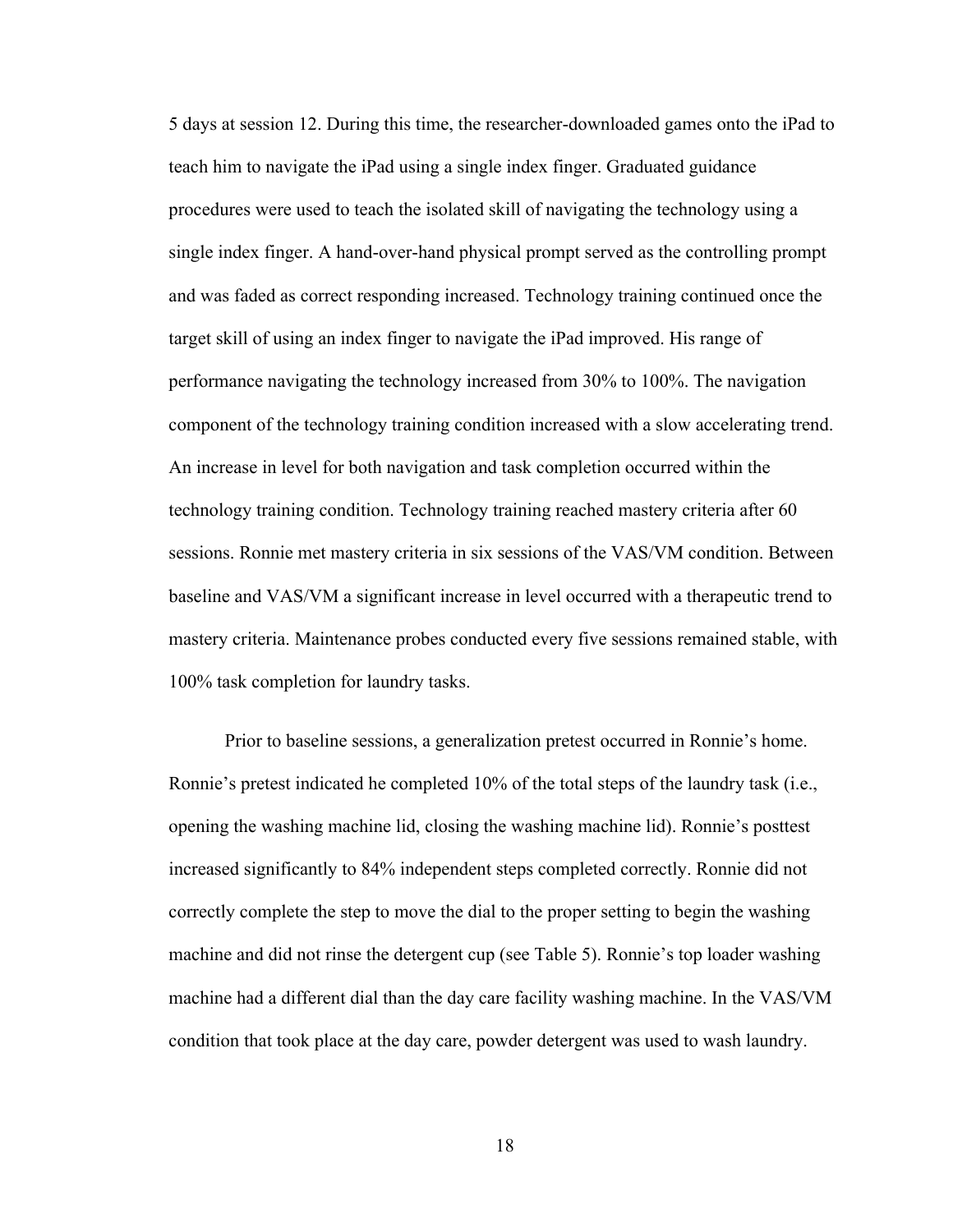This differed from the generalization posttest. Liquid detergent was used with an added step to rinse detergent cup after pouring into the wash bin.

#### **Kathy**

Kathy began the first two baseline sessions completing 10% of the total task. In session three, there was an increase to 25% of the total task being completed. Baseline continued and stabilized at 25% task completion for 4 consecutive sessions. Kathy began technology training in session 15. Navigation responding increased rapidly during technology training with a therapeutic trend. Kathy reached mastery criteria for technology training in 22 sessions, with three consecutive sessions with 100% task completion and navigation. Kathy began VAS/VM with baseline level responding for 3 consecutive sessions, followed by a variable therapeutic trend. Kathy mastered the VAS/VM condition in nine sessions, with 3 consecutive days at 100% task completion for laundry tasks. Maintenance probes every five sessions remained at 100% laundry task completion.

Prior to baseline sessions, a generalization pretest occurred in Kathy's home. The pretest indicated Kathy completed 20% of the laundry task (i.e., open washing machine door, put wet laundry into a basket, move laundry basket in front of the dryer, put wet laundry into the dryer, move basket in front of the washing machine). Kathy's posttest increased significantly to 88% independent laundry task completion. Kathy did not complete the final two steps (i.e., push the Water Temp button, push Start button). The day care facility washing machine differed from Kathy's generalization setting in regards to steps to turn on the machine. The day care facility washing machine required one step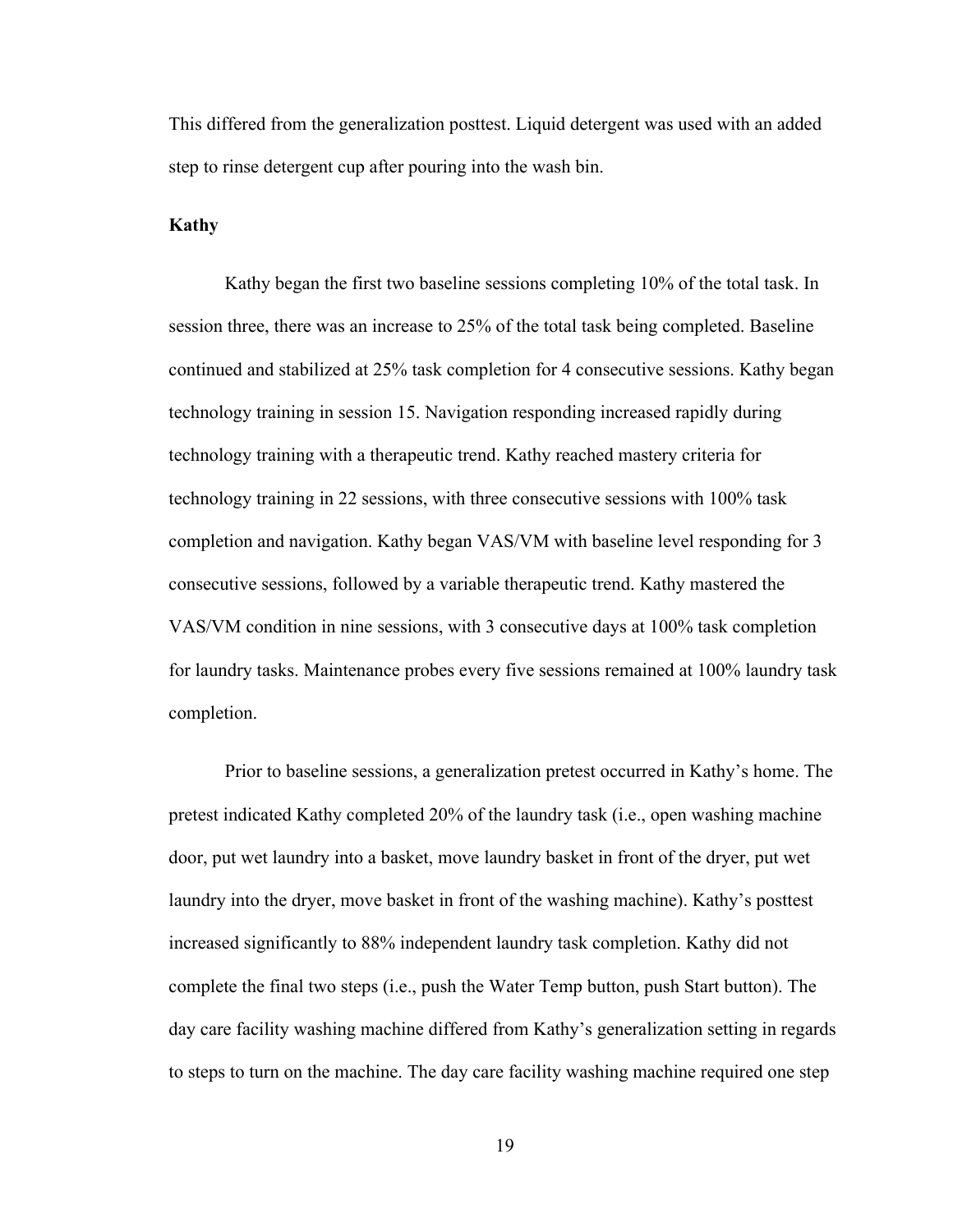(i.e., push Start) to turn on the machine. Kathy's generalization setting required four steps to start the machine (i.e., turn dial to Whitest Whites, push the Power button, push the Water Temp button, push Start).

#### **Dean**

When Kathy reached mastery criteria for technology training and began VAS/VM, Dean began technology training. During the MOP in session one Dean completed 20% of the laundry task. The following baseline sessions Dean completed 10% of the steps correctly for the laundry tasks (i.e., open the washing machine lid and open the dryer door). Dean began technology training in session 38 and correctly completed 30% of the navigation steps. An accelerating trend increasing from 30% to 84% occurred during technology training. In session 57 the participant's occupational therapist implemented the use of a walker by Dean at all times. The occupational therapist was concerned about Dean's gait, as there was an increased risk of Dean falling at home, some of which caused injuries in the past. Dean had no history of falling at the day care facility. The researcher secured permission from the participant's guardian and the director of the adult day care facility to continue the research study allowing Dean to participate without the use of a walker to complete the task with the researcher within 5 ft. proximity. Dean increased in responding to 84% with an accelerating trend. In session 69, Dean was withdrawn from the study due to a recommendation from the occupational therapist regarding a concern for his safety.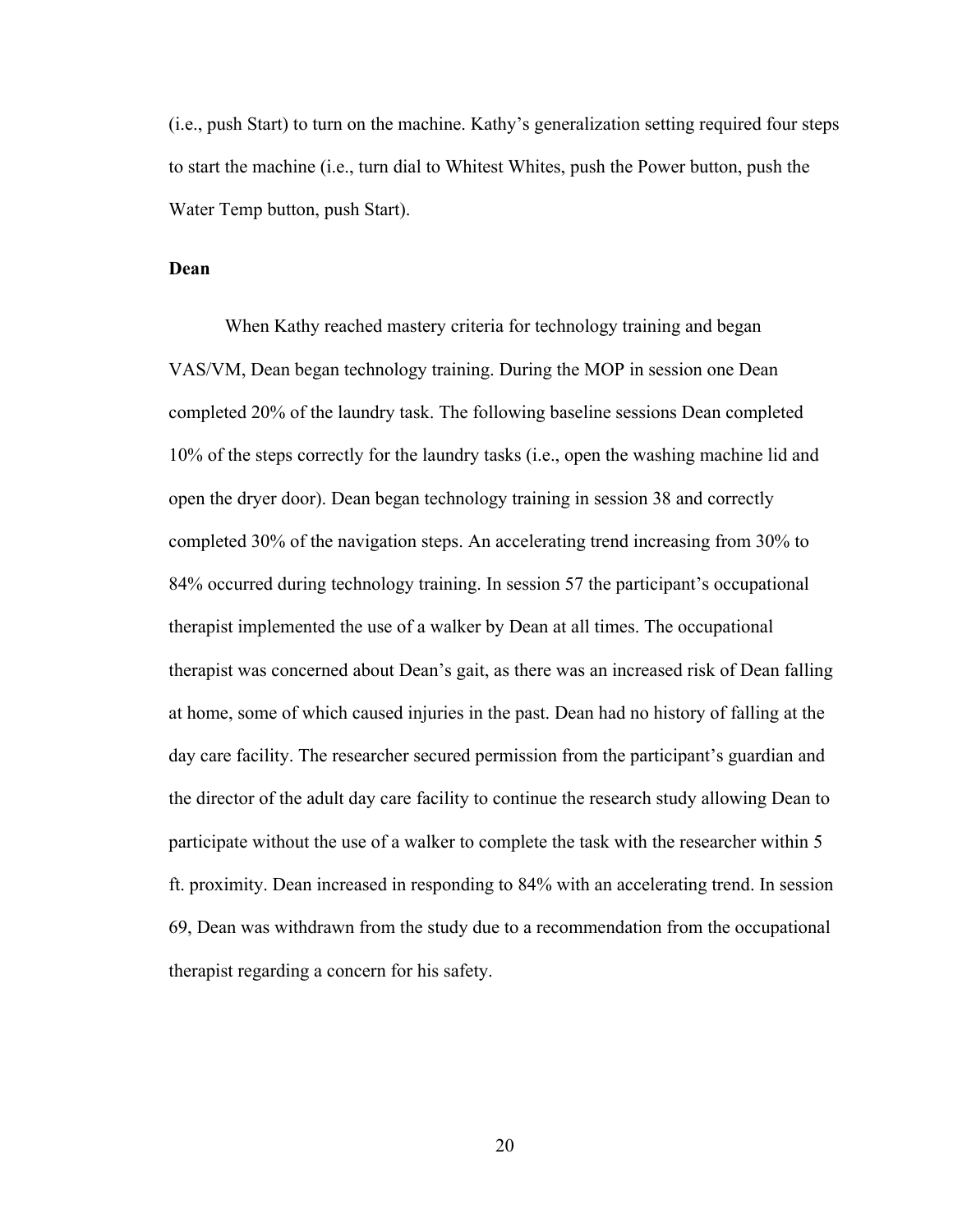#### **Anna**

Anna began baseline sessions with variable responding for task completion between 20 to 25%. Baseline data stabilized at or below 25% laundry task completion. Anna began technology training when Dean was withdrawn from the study. Beginning technology training, Anna responded with 53% independent technology navigation and 73% task completion. A rapid accelerating trend occurred until Anna reached mastery criteria for the technology training condition in 13 sessions. When Anna met mastery criteria for technology training, the VAS/VM condition began. The first four sessions of the VAS/VM condition remained at baseline levels, most likely due to inhibitive effects of testing (i.e., Anna remained in baseline for a total of 17 sessions and in session 68 a decrease in baseline from 25% to 10% occurred). Beginning the VAS/VM condition Anna responded at 25% for 4 sessions. In session five, Anna responded with an abrupt increase in level to 95%. Anna mastered the VAS/VM condition in nine sessions of VAS/VM condition. Maintenance probes assessed for 5 sessions ensured Anna maintained the skill of doing laundry. All probes maintained at 100%.

#### **Section 4: Discussion**

The purpose of the current study was to evaluate the use of VAS with embedded VM to increase independence in laundry skills for adults with ID. Results from the current study provide evidence that a functional relation exists for using VAS/VM to teach laundry skills to adults with ID. Adults with ID receive various supports from parents/guardians, therapists, medical doctors, and other professionals to acquire and maintain skills. Acquiring daily living skills can increase independence and decrease the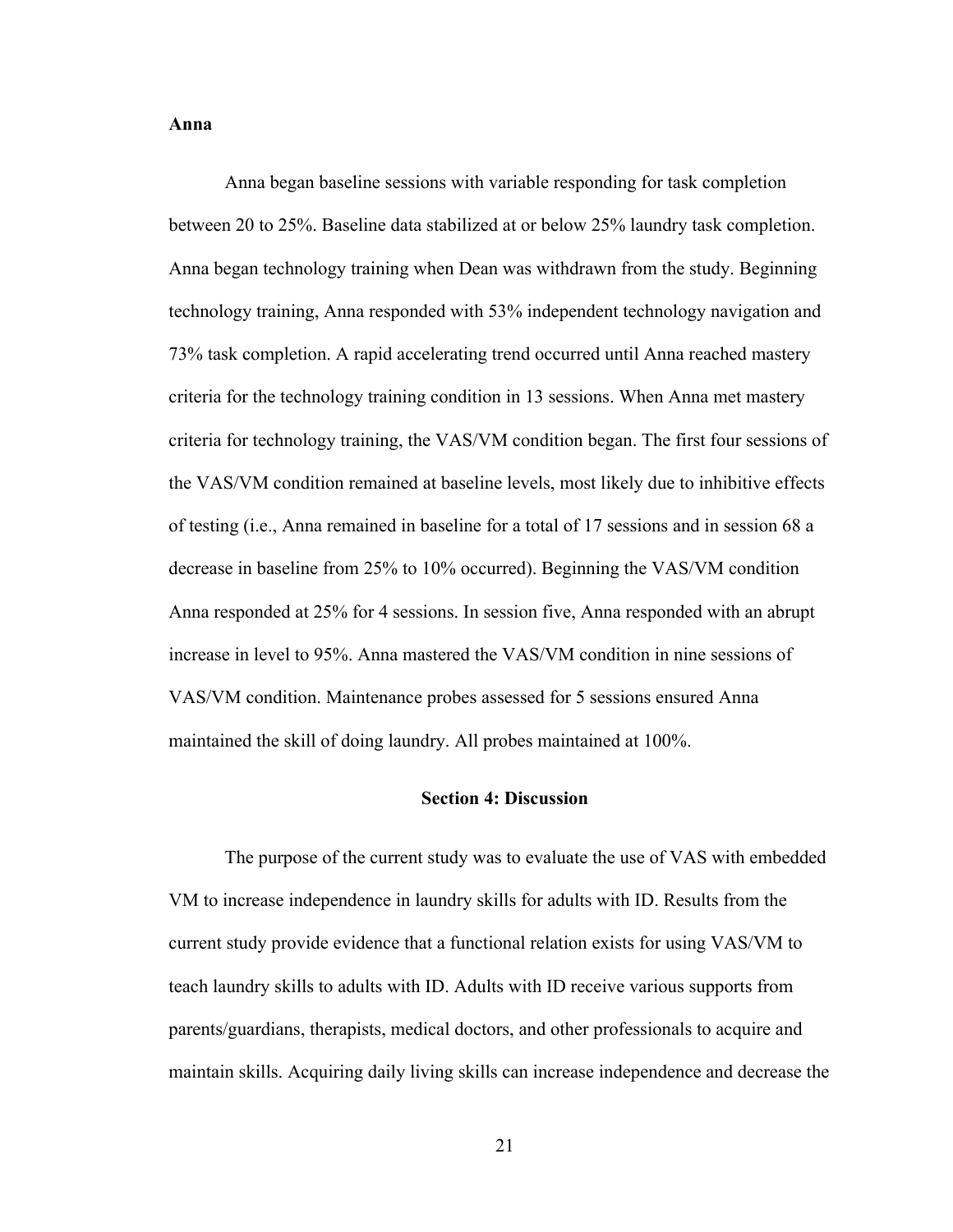amount of support needed from their caregivers. VAS used in combination with VM allows an individual to view the sequential order of steps to complete a task and ensures a consistent model of the target task. Mobile devices (e.g., iPads, tablets, smart phones) are readily available and socially appropriate for a variety of settings. Applications can be downloaded on to a device and used as VAS/VM.

The purpose of this study was to demonstrate the use of VAS with embedded VM and increased independence in laundry skills in three adults with ID. Two participants generalized the use of the VAS/VM to similar tasks in novel settings. Spriggs et al. (2015) demonstrated that VAS/VM was an effective instructional method for teaching adolescents with ASD and ID to self-instruct and complete tasks independently using VM and VAS in combination. Results from Spriggs et al. and the current study provide evidence that VAS/VM is an effective instructional method for adults with ID and students with ASD and ID. These findings also provide evidence that adults, when trained to navigate the technology, could use the VAS/VM to learn a series of new tasks without instructor or caregiver support.

### **Limitations**

A few limitations related to implementation of the dependent variable in the day care setting should be noted. Specifically, PF data were not collected until the fourth session of baseline. Since two different probe procedures were conducted in baseline, PF also should have occurred during the initial MOP. During the second baseline session for all participants, the iPad was not available.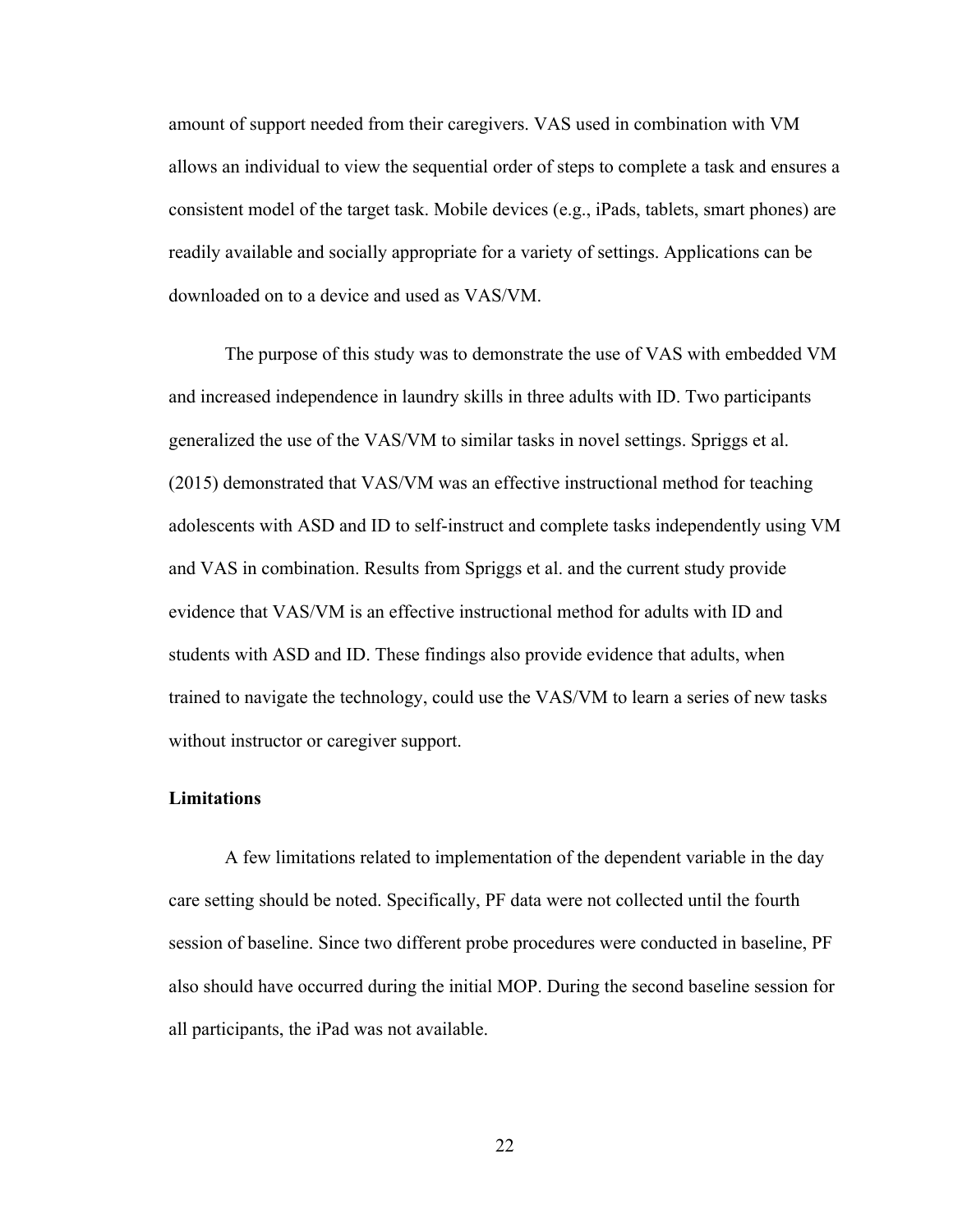An additional limitation to this study was during all sessions, materials were prearranged. On multiple occasions, staff or members of the day program removed or manipulated the materials. A discriminative stimulus was added (i.e., a blue star) to alert staff members a session was in progress and materials should remain arranged. In the kitchen area, the kitchen manager agreed to leave the pre-arranged materials in the arrangement until after the session was completed. When the discriminative stimulus was implemented an increase in PF occurred. Specifically, the materials being pre-arranged and available.

An additional limitation was during the pre/posttest the participants were given the iPad. This differed from training procedures which consisted of the iPad being available on the dryer. In training, the participant initiated the task by getting the iPad from the dryer. In the generalization pre/posttest the researcher initiated the task by providing the iPad to the participants.

Another limitation to this study is the lack of pre-screening for fine motor movements and navigation of the iPad. If a screening for fine motor movements had occurred, Ronnie would not have met the inclusion criteria for the study. Ronnie did not have the fine motor movements necessary to navigate the technology on the iPad. He had long fingernails, which prohibited him to navigate the technology independently. Ronnie also had mild Cerebral Palsy, which restricted fine motor movements in both hands. A screening for fine motor movements would indicate a skill deficit allowing the researcher to teach the necessary required skills (e.g., isolating a single finger, activating the iPad), add an additional form of assistive technology (e.g., stylus), or not include the participant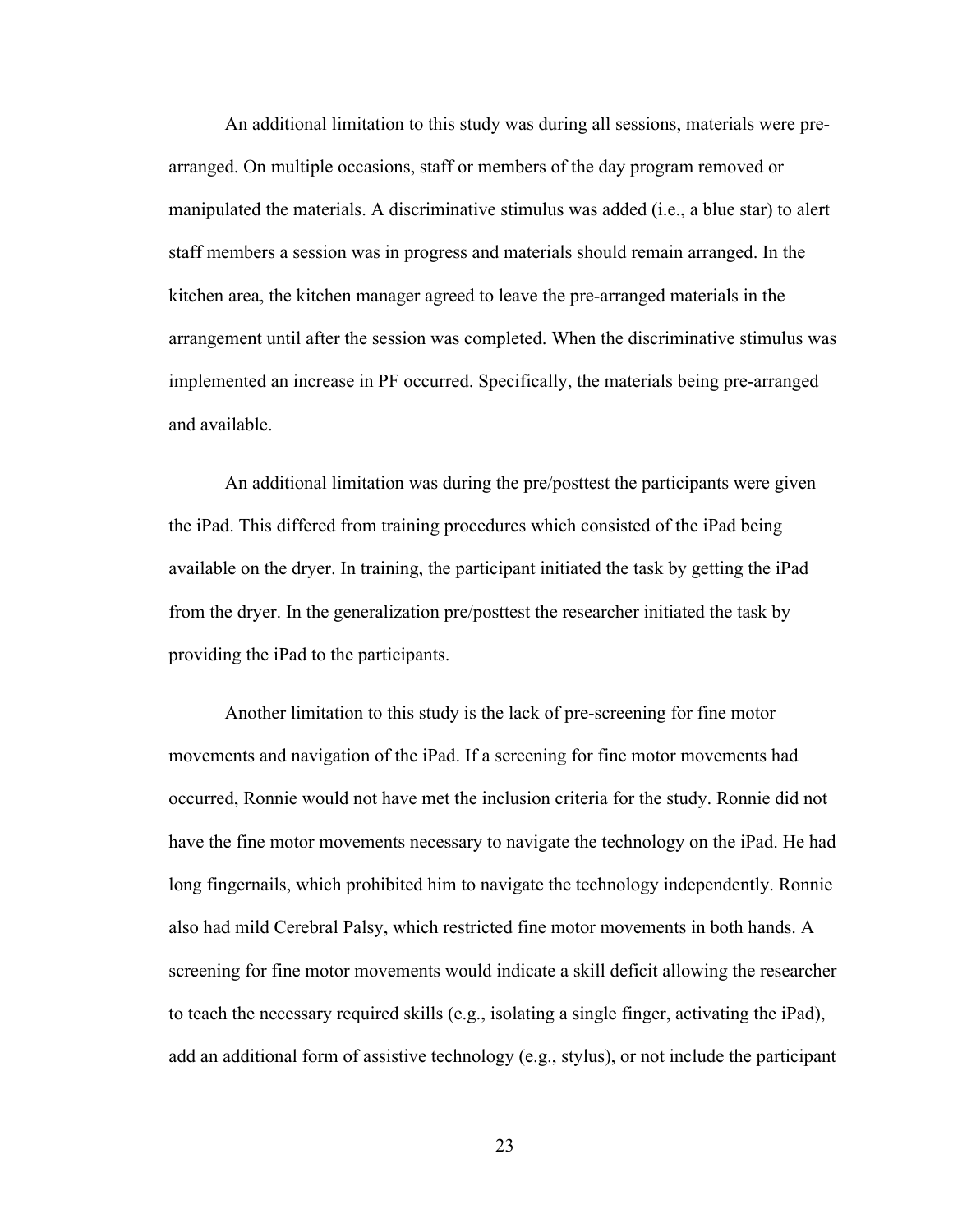in the intervention. Due to time constraints of the researcher's master's thesis, Kathy began technology training while Ronnie was still in technology training.

#### **Future Research**

There is limited research that focuses on the adults with ID. This population requires numerous financial supports along with support from caregivers. These caregivers are often the only support these individuals receive which cause stress on both parties. As caregivers age, it can become more difficult to care for these adults. When a caregiver can no longer care for the individual they are often placed in a facility such as residential services or nursing homes. Independence, including completing daily living skills, can prolong this process by decreasing the amount of stress placed on caregivers. Future research should focus on adults with ID and teaching daily living skills to increase independence.

A need for future research teaching daily living skills in both children and adults exists. Completing the task of doing the laundry allows an individual to contribute to their environment. Examples including self-care, cooking, cleaning, transportation (e.g., riding the bus), and employment should be researched to teach this population of individuals. Instructing these skills can teach independence and increase the quality of life for adults with ID.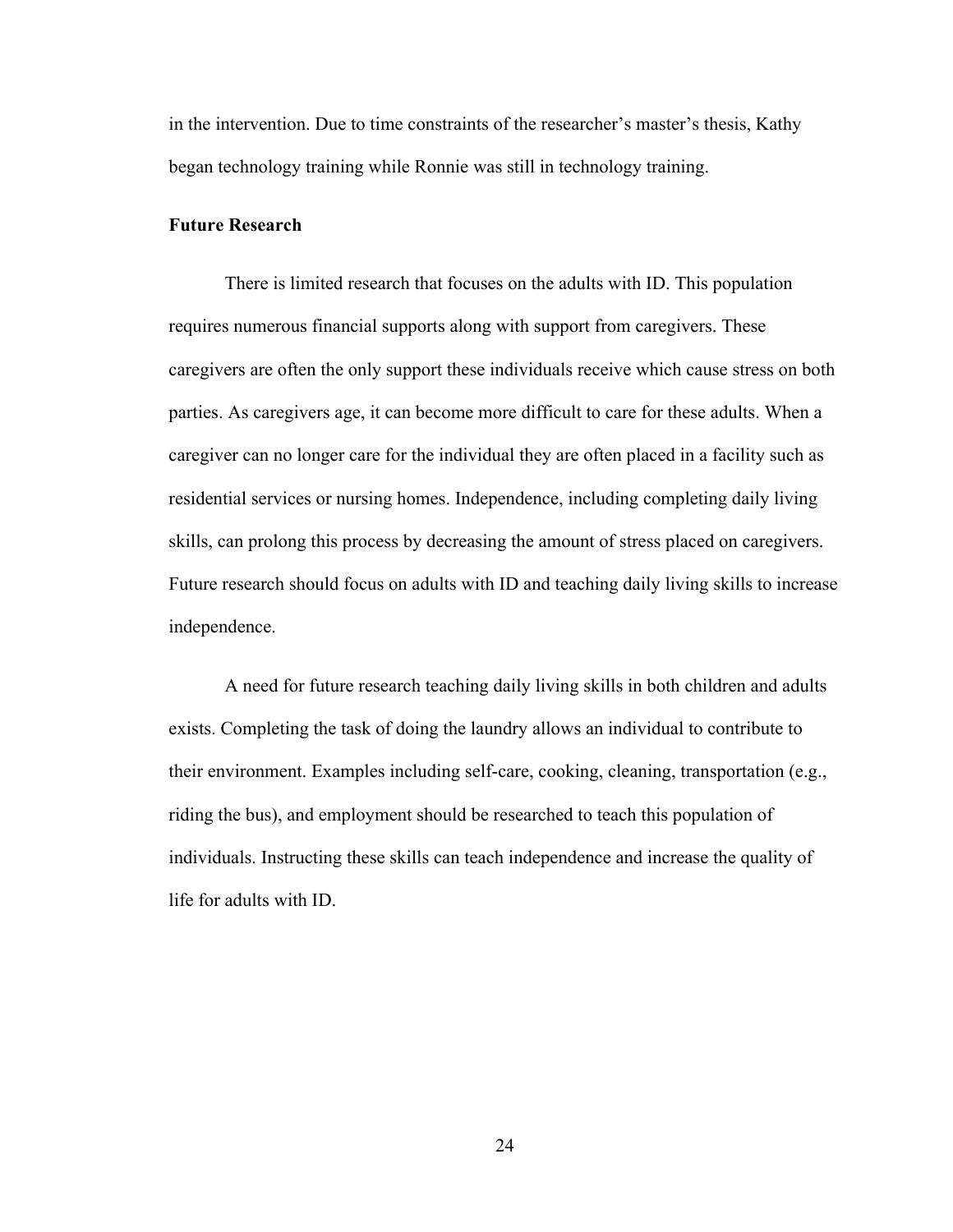### **Appendix A: Laundry TA**

*Table 1.* Laundry TA

Drying Clothes 1. Open dryer door 2. Open washing machine door 3. Take laundry out of washing machine 4. Put them in the dryer 5. Close dryer door 6. Turn timed dry to heavy duty Sorting Clothes 1. Collect dirty laundry bin from bathroom 2. Collect dirty laundry bin from kitchen 3. Empty bins into a pile on the floor 4. Place towels in a dirty bin 5. Place clothes in a dirty bin 6. Bring dirty bins to the washing machine Washing Clothes 1. \*Open washing machine lid 2. Put dirty clothes from dirty bin into the washing machine 3. Get scoop for powder detergent 4. Fill scoop with powder

- 5. Pour detergent into the washing machine on top of clothes
- 6. Put scoop back into box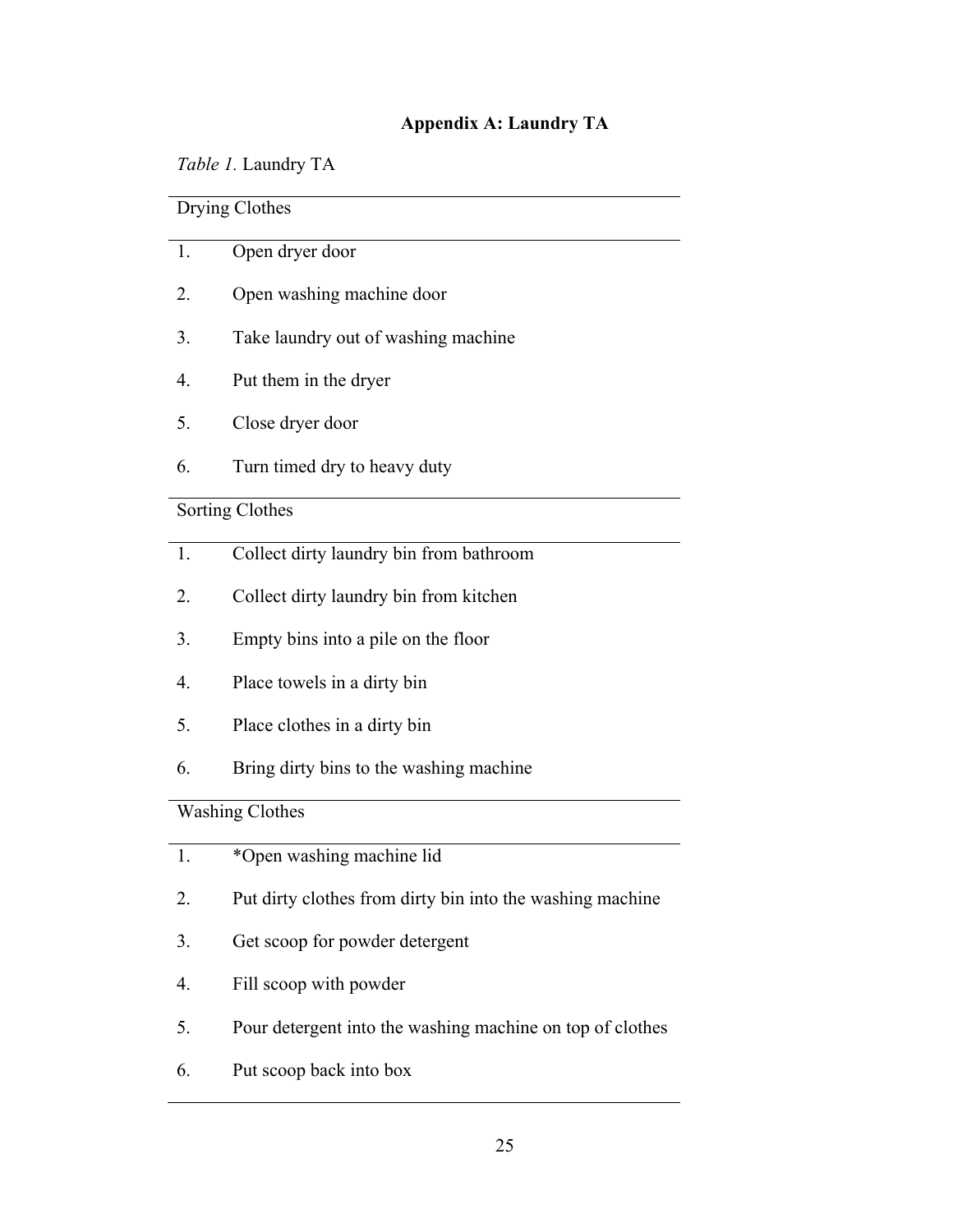- 7. \*Close washing machine lid
- 8. \*Push start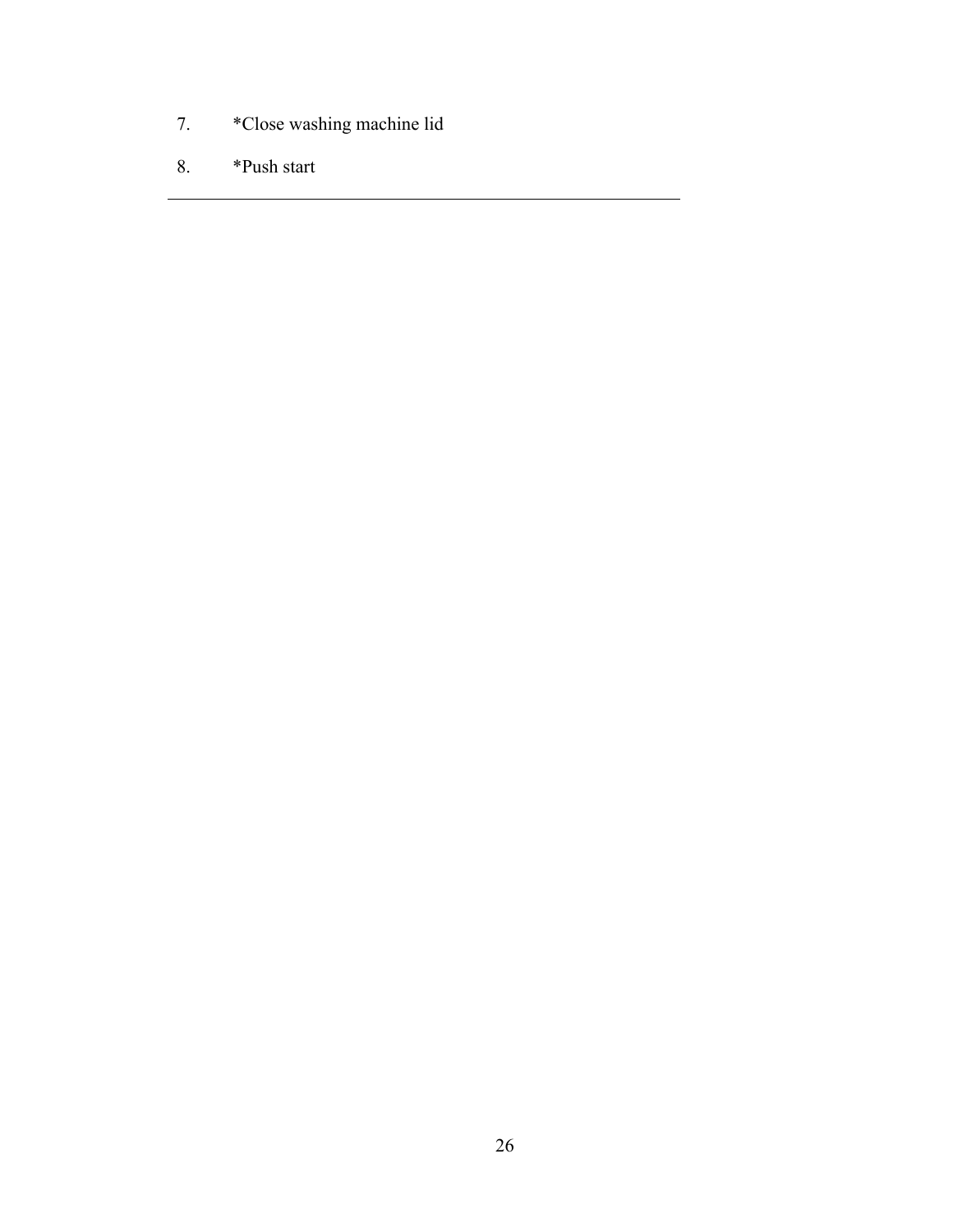## **Appendix B: Screening**

*Table 2.* Screening

Washing Hands

- 1. Turn on water
- 2. Get Soap
- 3. Scrub hands together\*
- 4. Rinse hands
- 5. Turn off water
- 6. Get paper towel
- 7. Dry hands
- 8. Throw towel away\*

## Sorting Cones

- 1. Take the cones apart
- 2. Blue Cone
- 3. Green Cone
- 4. Red Cone

Pouring a Drink

- 1. Lift drink pitcher
- 2. Pour drink into cup
- 3. Fill up the cup
- 4. Put materials back on the table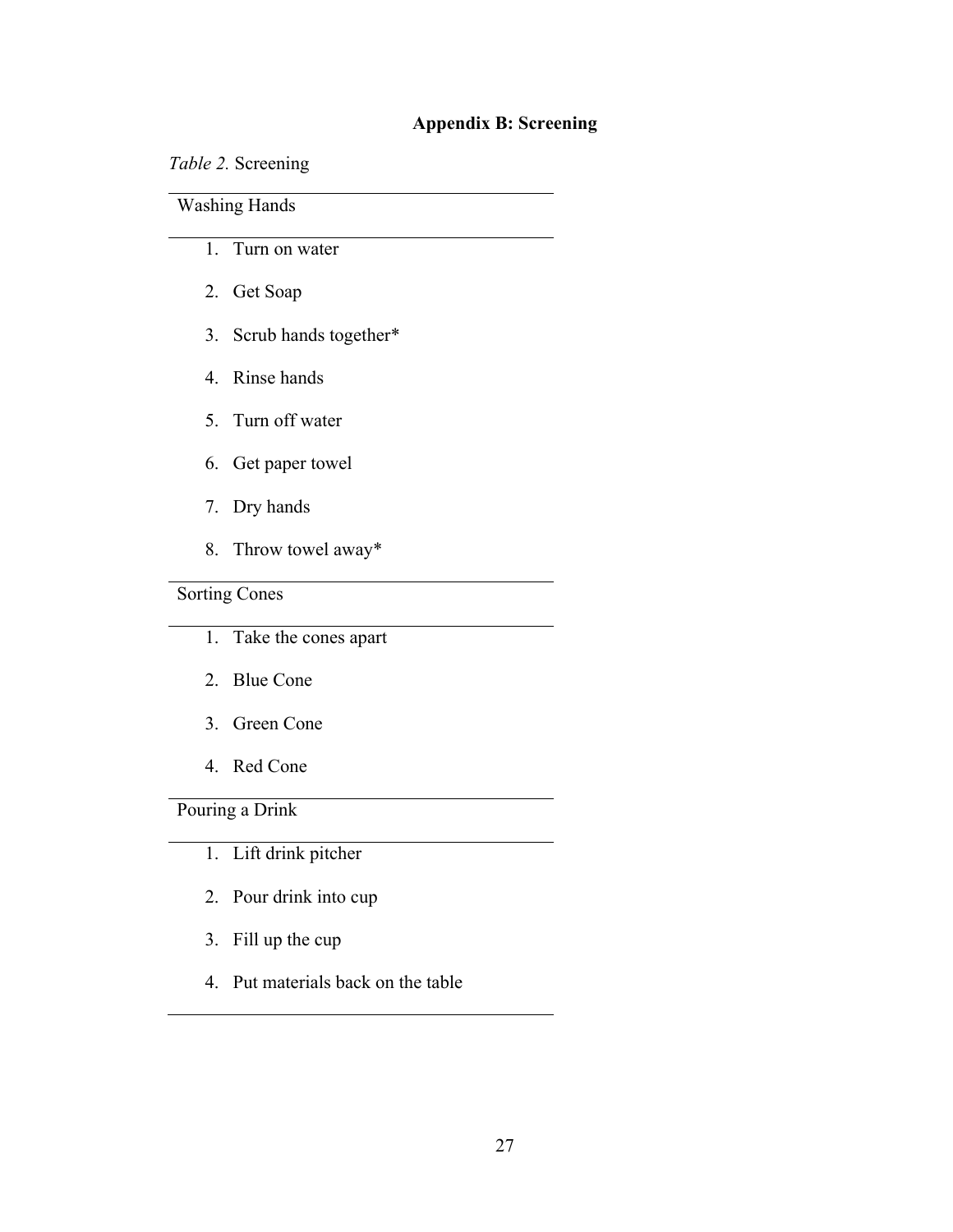## **Appendix C: Steps for Navigating the VAS/VM**

*Table 3.* Steps for navigating the VAS/VM

| 1.           | Turn on iPad                                                                      |  |
|--------------|-----------------------------------------------------------------------------------|--|
| 2.           | Slide curser to right                                                             |  |
| 3.           | Select the MyPics application on the iPad                                         |  |
| 4.           | Select the picture with the task schedule (this will take students to their VAS)  |  |
| 5.           | Select the 1st picture at the top of the screen                                   |  |
| 6.           | Tap the picture                                                                   |  |
| 7.           | Tap the green arrow on the right OR swipe left                                    |  |
| 8.           | Tap the blue arrow (this will show students to the video model of the first task) |  |
| 9.           | Watch the video                                                                   |  |
| 10.          | When the steps of the first task have been completed, tap the green arrow on      |  |
| the right    |                                                                                   |  |
| 11.          | Tap the picture between the arrows                                                |  |
| 12.          | Tap the green arrow on the right OR swipe left                                    |  |
| 13.          | Tap the blue arrow (this will show students to the video model of the second      |  |
| task)        |                                                                                   |  |
| 14.          | Watch the video                                                                   |  |
| 15.          | When the steps of the second task have been completed, tap the green arrow        |  |
| on the right |                                                                                   |  |
| 16.          | Tap the picture between the arrows                                                |  |
| 17.          | Tap the green arrow on the right OR swipe left                                    |  |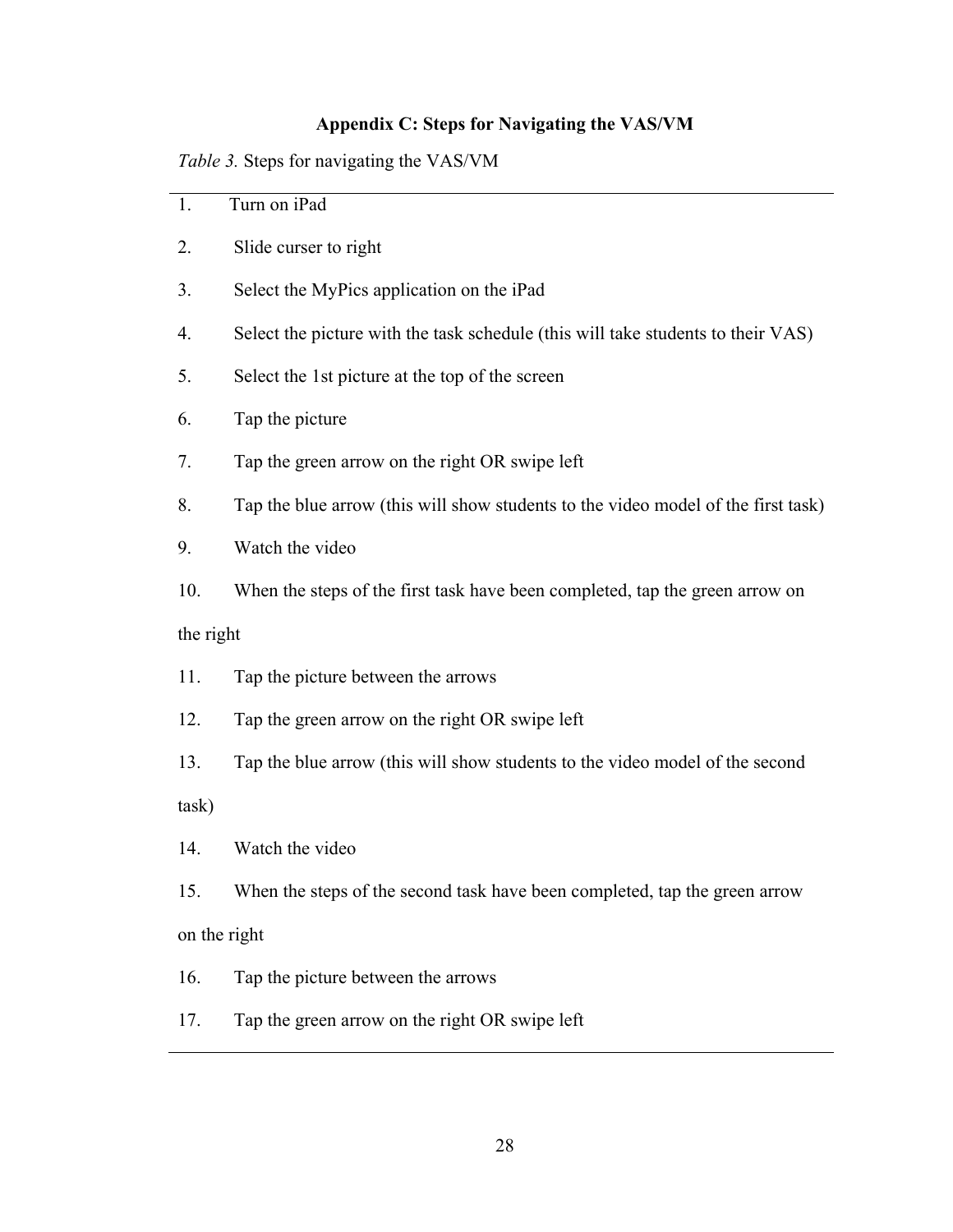18. Tap the blue arrow (this will show students to the video model of the third

task)

19. Watch the video

(Spriggs et al. 2015)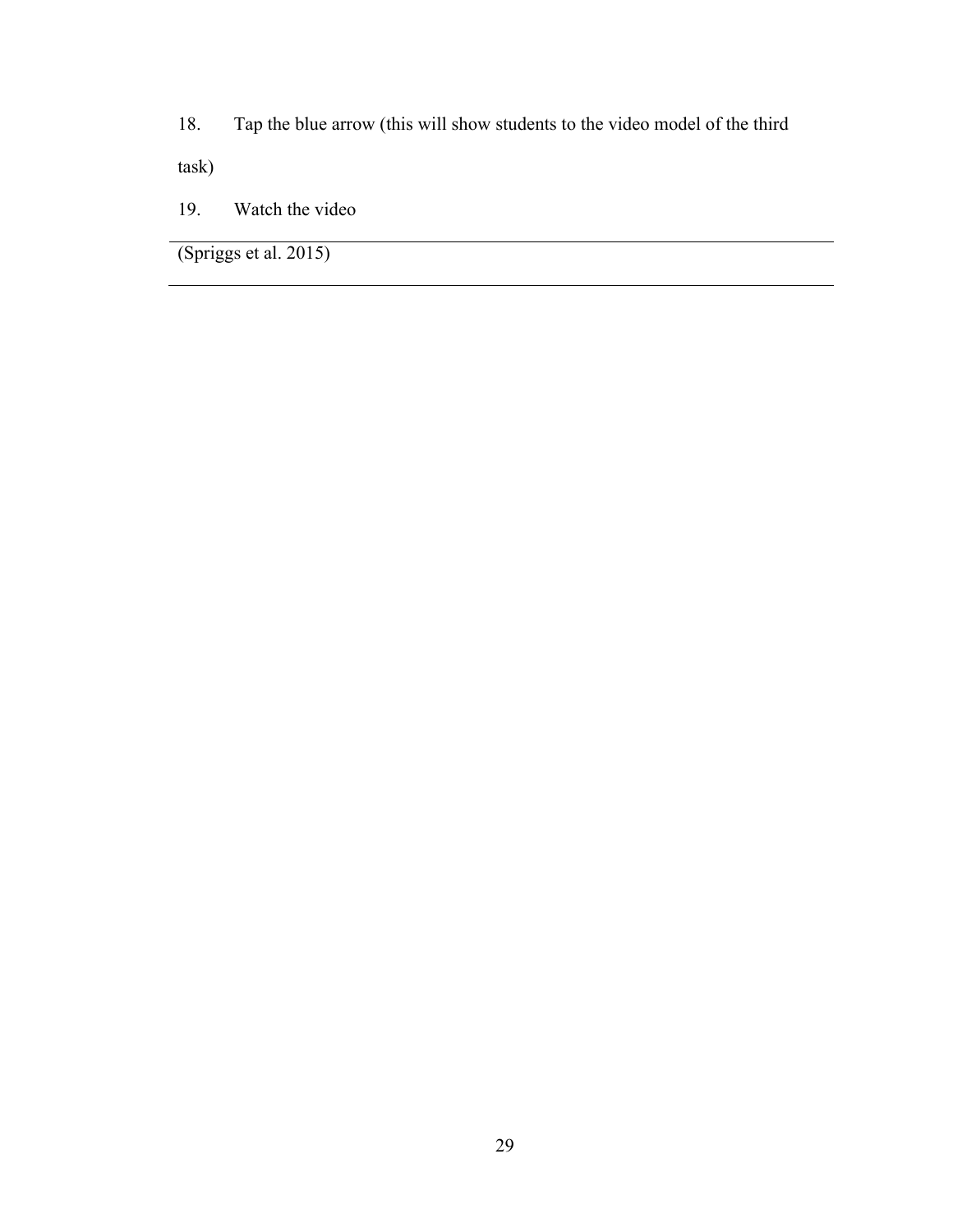#### **Appendix D: Technology Training**

*Table 4.* Technology Training

- 1. Get iPad from Laundry Room
- 2. \*Push the home button
- 3. \*Slide to unlock
- 4. \*Press MyPics App
- 5. \*Press the 'Kitchen' on iPad
- 6. \*Press the 1st picture at the top on iPad
- 7. \*Press the picture on iPad
- 8. \*Watch the video
- 9. Pick up dirty cups
- 10. Walk to the kitchen
- 11. Put cups on the sink
- 12. \*Press green arrow on iPad
- 13. \*Push the picture
- 14. \*Watch the video for putting away clean dishes
- 15. Get clean pitchers from the sink
- 16. Open cabinet door
- 17. Put pitchers into the cabinet
- 18. Close Cabinet Door
- 19. \*Press the green arrow on iPad
- 20. \*Push the picture
- 21. \*Watch 3rd video Sorting utensils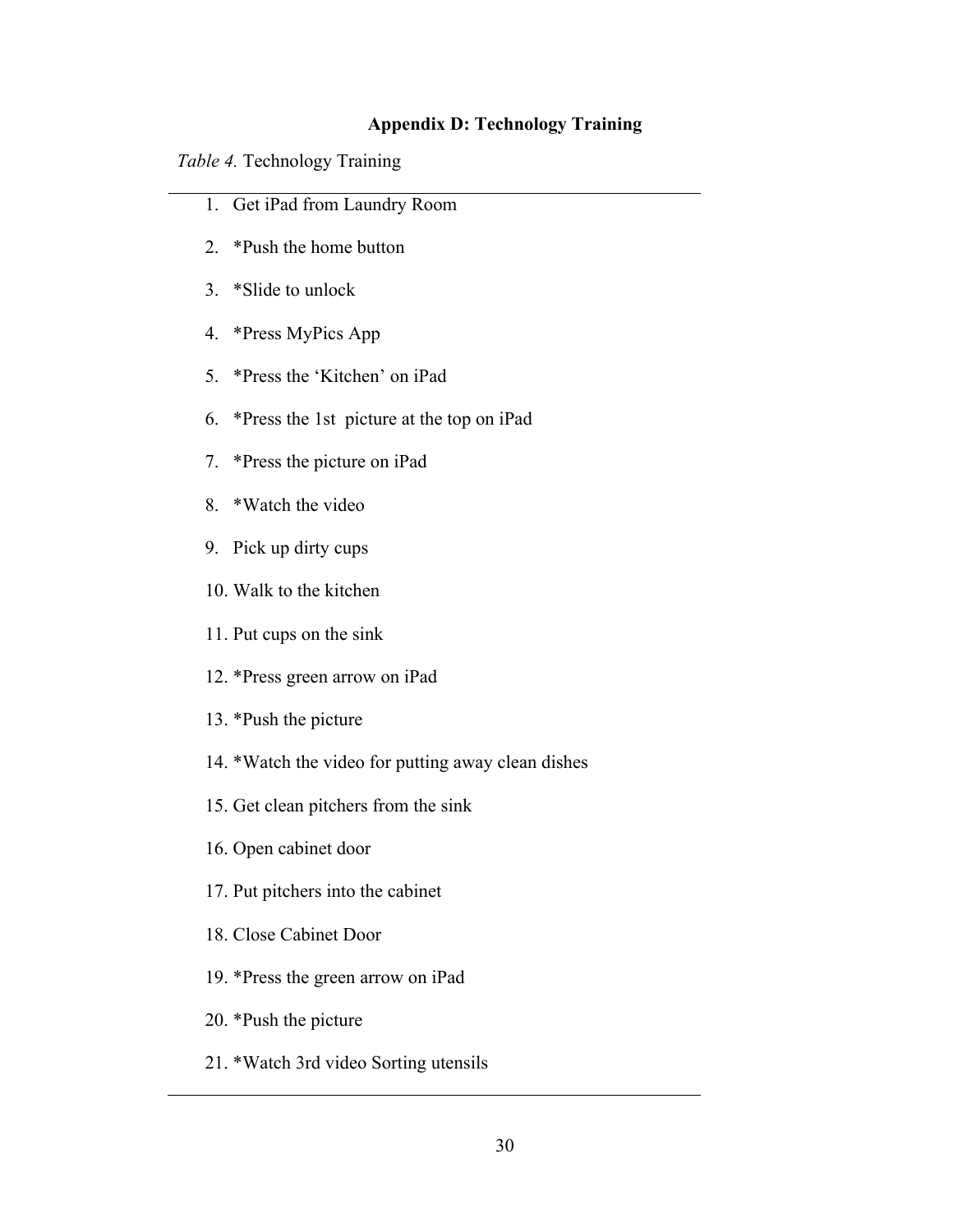- 22. Gather clean utensils
- 23. Open drawer
- 24. Sort forks
- 25. Sort spoons
- 26. Sort knives
- 27. Close drawer
- 28. Put bowl on the sink

\*Technology Steps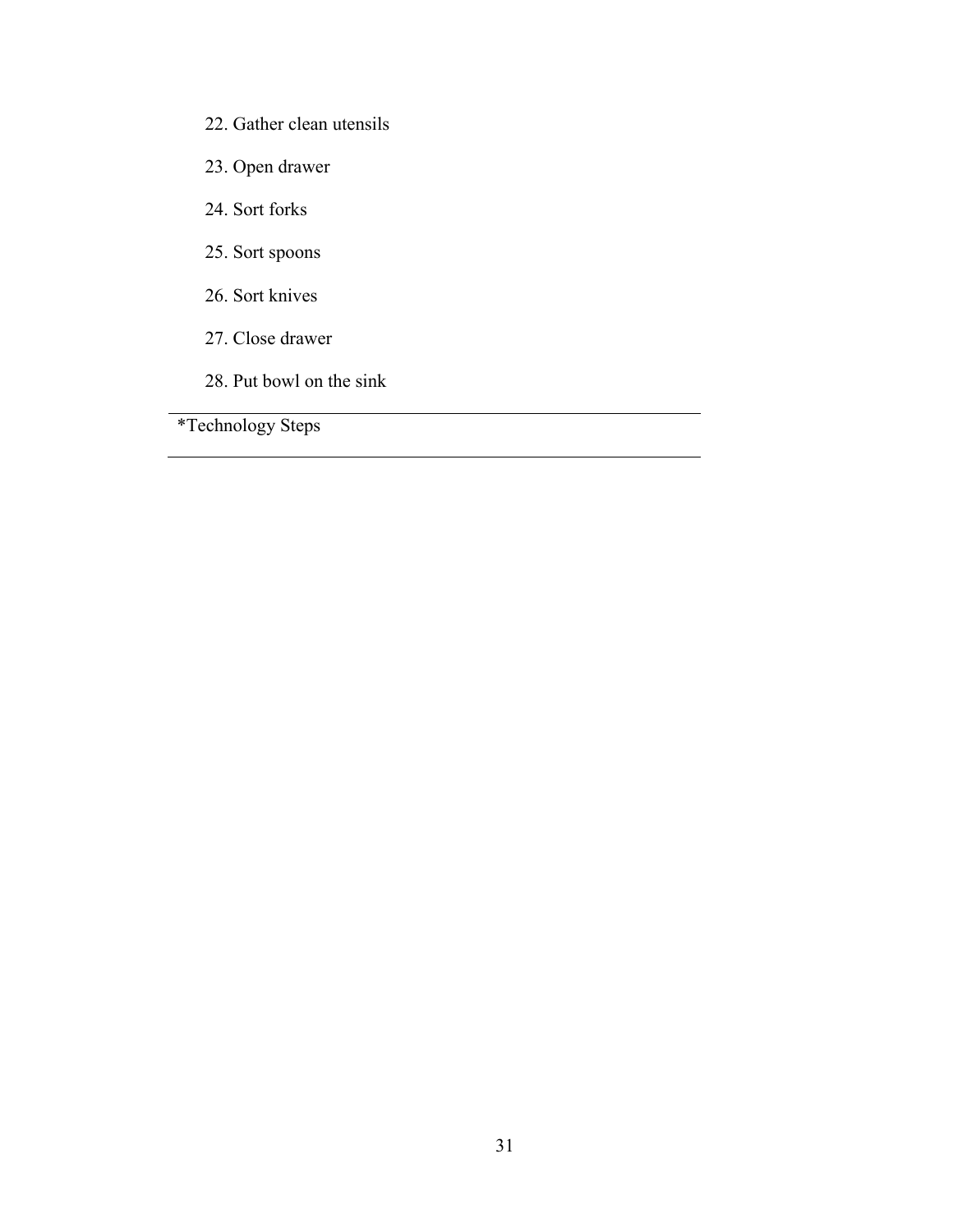## **Appendix E: Participant 1 Pre/Post Test**

|  | Table 5 Participant 1 Pre/Post Test |
|--|-------------------------------------|
|  |                                     |

| Drying Laundry |                                     |  |
|----------------|-------------------------------------|--|
| 1.             | Go to the laundry room              |  |
| 2.             | Open dryer door                     |  |
| 3.             | Open washing machine door           |  |
| 4.             | Take laundry out of washing machine |  |
| 5.             | Put Landry in the dryer             |  |
| 6.             | *Close dryer door                   |  |
| 7.             | *Turn the dial to the top setting   |  |
| 8.             | *Push start                         |  |
|                |                                     |  |

## Washing Laundry

| 1.  | Turn dial to Extra Wash On                 |
|-----|--------------------------------------------|
| 2.  | Open Washing machine                       |
| 3.  | Get detergent                              |
| 4.  | Open detergent                             |
| 5.  | Pour detergent into the cup to fill line   |
| 6.  | Empty cup into the washing machine         |
| 7.  | Rinse the cup with water                   |
| 8.  | Put the top onto the detergent             |
| 9.  | Put the detergent away                     |
| 10. | Put dirty laundry into the washing machine |
| 11. | Close the washing machine lid              |

 $\overline{\phantom{0}}$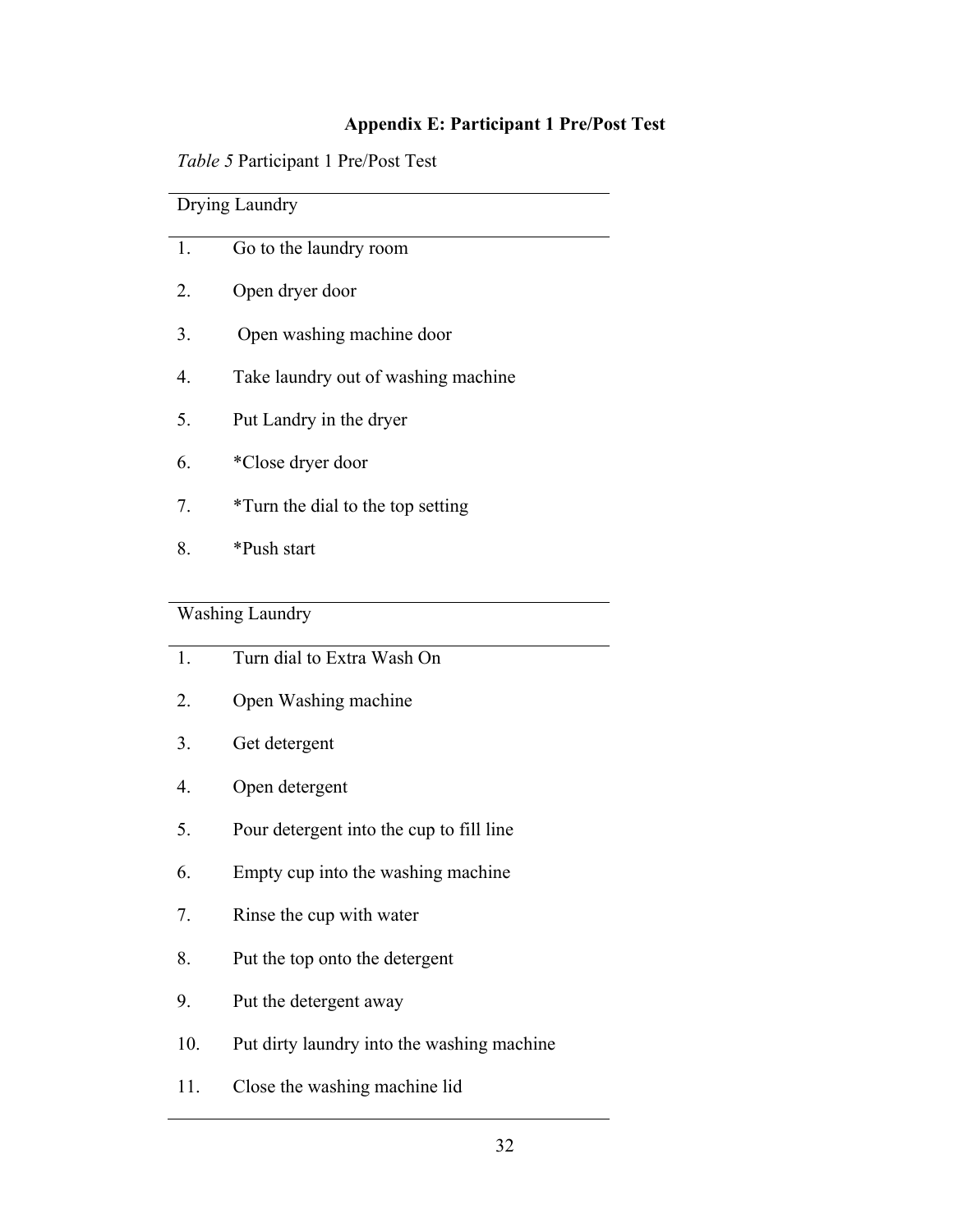### **Appendix F: Participant 2 Pre/Post Test**

*Table 6.* Participant 2 Pre/Post Test

## Drying Laundry

- 1. Open washing machine door
- 2. Put wet laundry into a basket
- 3. Move laundry basket in front of the dryer
- 4. Put wet laundry into the dryer
- 5. Move basket in front of the washing machine
- 6. Open the drawer under the dryer
- 7. Get 1 dryer sheet
- 8. Close the drawer
- 9. Put the dryer sheet into the dryer
- 10. Close dryer door
- 11. Push Power button
- 12. Push Start button

Washing Laundry

- 1. Put dirty clothes into a basket
- 2. Put dirty towels into another basket
- 3. Bring dirty towel basket to the washing machine
- 4. Put dirty towels into the washing machine
- 5. Open drawer under the dryer
- 6. Get a Tide Pod
- 7. Clothes the drawer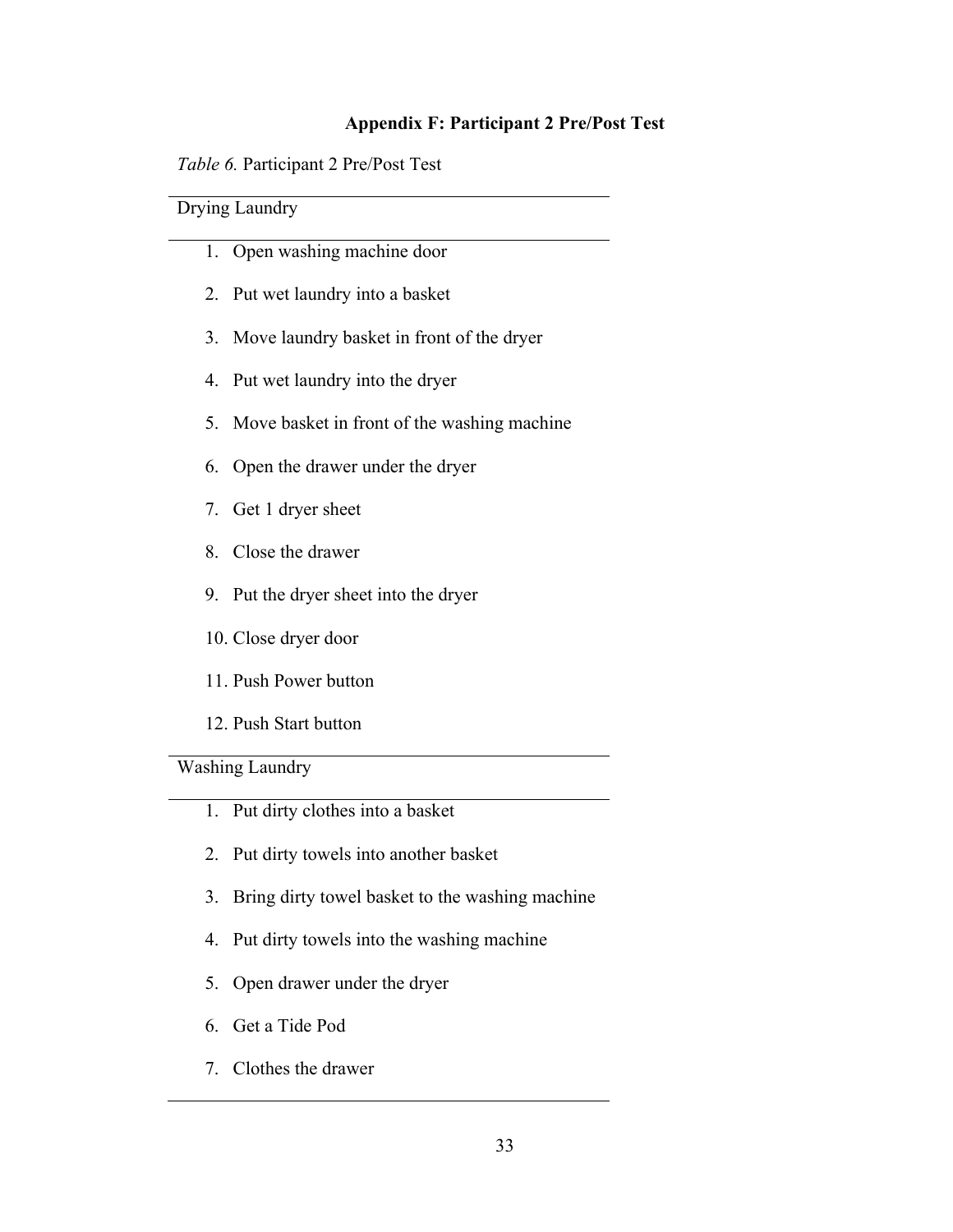- 8. Put the Tide Pod into the washing machine
- 9. Close washing machine door
- 10. Turn dial to Whitest Whites
- 11. Push the Power button
- 12. Push the Water Temp button
- 13. Push Start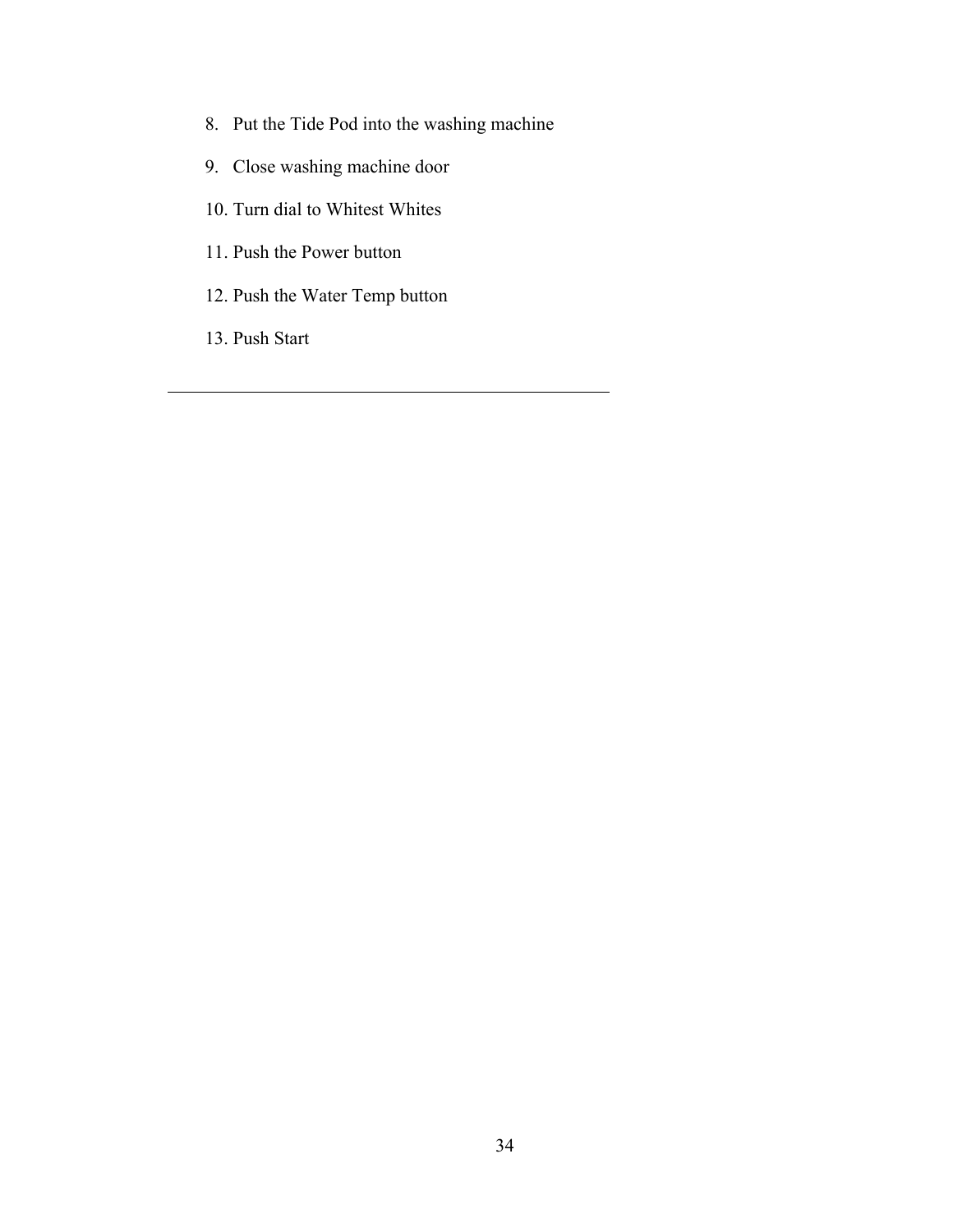

Figure 1: Graph of Results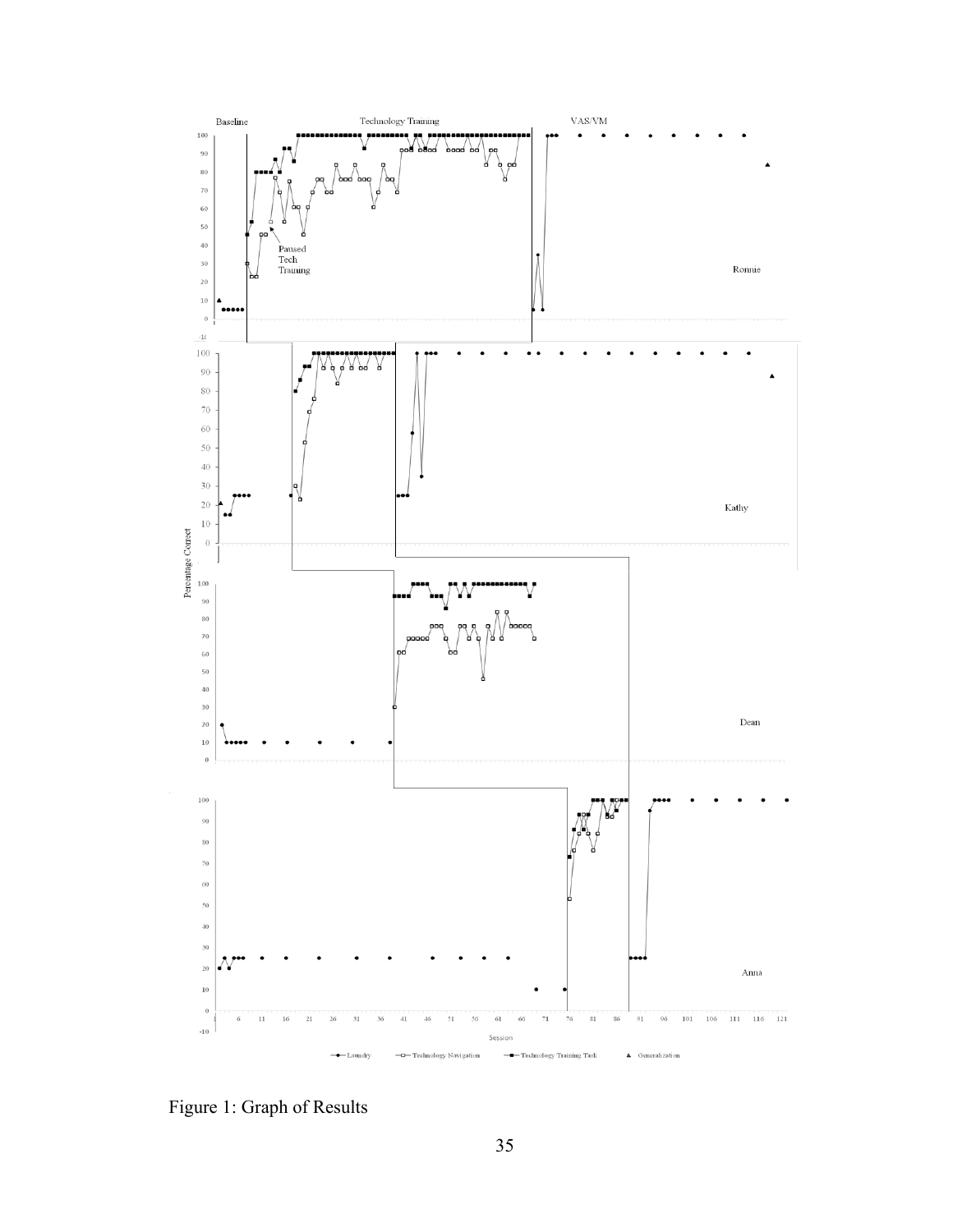#### **References**

- Banda, D. R., & Grimmet, E. (2008). Enhancing social and transition behaviors of persons with autism through activity schedules: A review. *Education and Training in Developmental Disabilities*, 43(3), 324-333.
- Bellini, S. & Akullian, J. (2007). A meta-analysis of video modeling and video selfmodeling interventions for children and adolescents with autism spectrum disorders. *Exceptional Children, 73,* 261–284.
- Bereznak, S., Ayers, K. M., Mechling, L. C., & Alexander, J. L. (2012). Video selfprompting and mobile technology to increase daily living and vocational independence for students with autism spectrum disorders. *Journal of Developmental and Physical Disabilities, 24,* 269–285. doi:10.1007/s10882-012- 9270-8
- Bryan, L. C. & Gast, D. L. (2000). Teaching on-task and on-schedule behaviors to highfunctioning children with autism via picture activity schedules. *Journal of Autism and Developmental Disorders, 30*, 553–567.
- Chan, J., Lambdin, L., Graham, K., Fragale, C., & Davis, T. (2014). A picture-based activity schedule intervention to teach adults with mild intellectual disability to use an iPad during a leisure activity. *Journal of Behavioral Education*, *23*, 247- 257. doi:10.1007/s10864-014-9194-8
- Chan, J., Sigafoos, J., Watego, N., & Potter, G. (2001). Adults with intellectual disability in long-term respite care: a qualitative study. *Journal of Intellectual & Developmental Disability*, *26*(4), 339-344.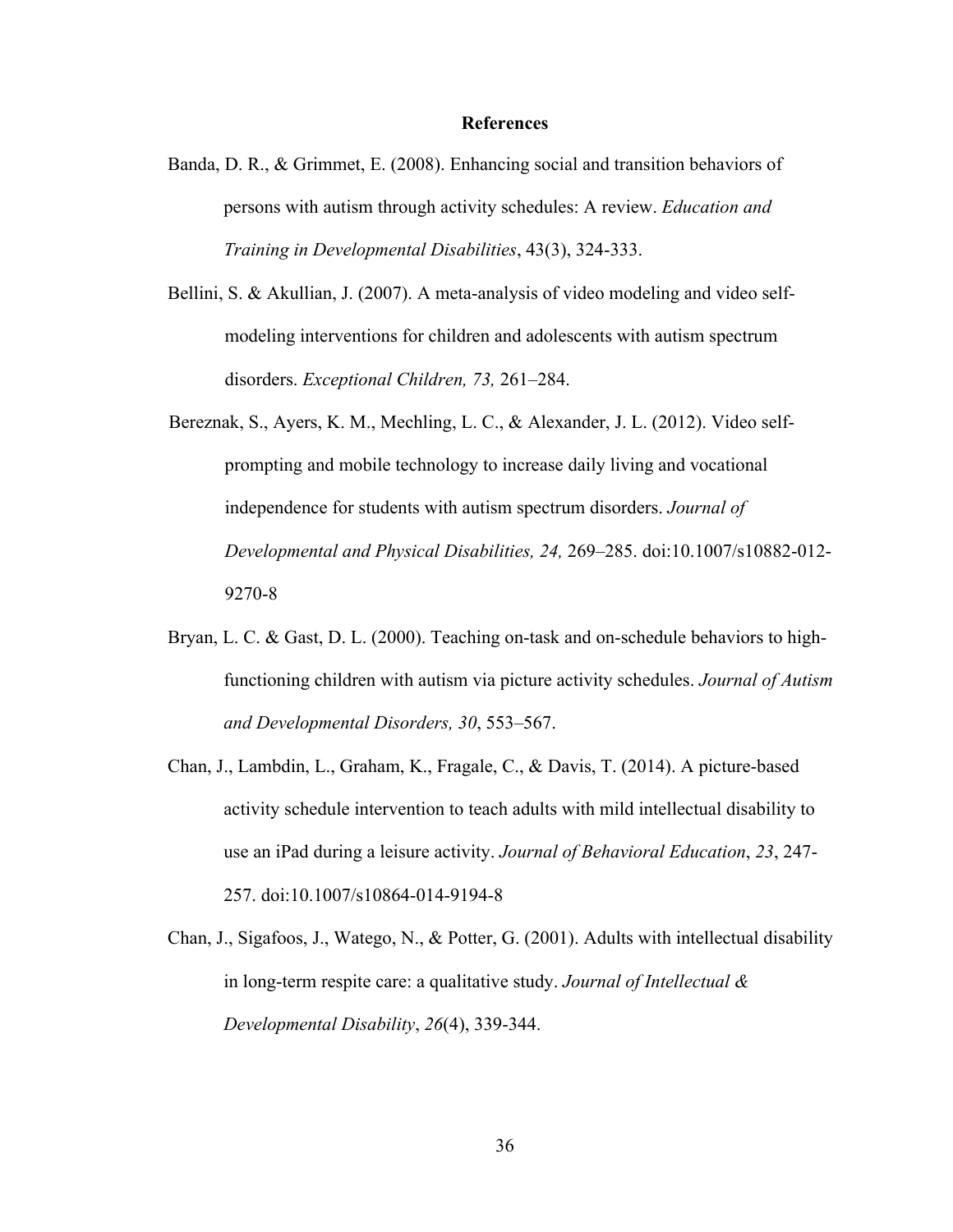- Duttlinger, C., Ayres, K., Bevill-Davis, A., & Douglas, K. H. (2012). The effects of a picture activity schedule for students with intellectual disability to complete a sequence of tasks following verbal directions. *Focus on Autism and Other Developmental Disabilities*, 28(1), 32-43.
- Gardener, S. J. & Wolfe, P. S. (2014). Teaching students with development disabilities daily living skills using point of view modeling plus video prompting with error correction. *Focus on Autism and Other Developmental Disabilities*, 30, 195-207. doi:10.1177/108835761454781
- Gast, D. L. & Ledford, J. R. (2014). Single case research methodology: Applications in special education and behavioral sciences (2nd ed.). New York, NY: Routledge.
- Hume, K., Loftin, R., & Lantz, J. (2009). Increasing independence in autism spectrum disorders: A review of three focused interventions. *Journal of Autism and Developmental Disorders, 39,* 1329–1338.
- Landesman, S. & Butterfield, E. C. (1987). Normalization and deinstitutionalization of mentally retarded individuals: Controversy and facts. *American Psychologist*, 42, 809-816
- Mechling, L. C. (2005). The effect of instructor- created video programs to teach students with disabilities: A literature review*. Journal of Special Education Technology*, 20, 25-36.
- Mechling, L. C., K. M. Ayres, K. J. Bryant, & A. L. Foster. (2014). Continuous video modeling to assist with completion of multi-step home living tasks by young adults with moderate intellectual disability. *Education and Training in Autism and Developmental Disabilities, 49*, 368-380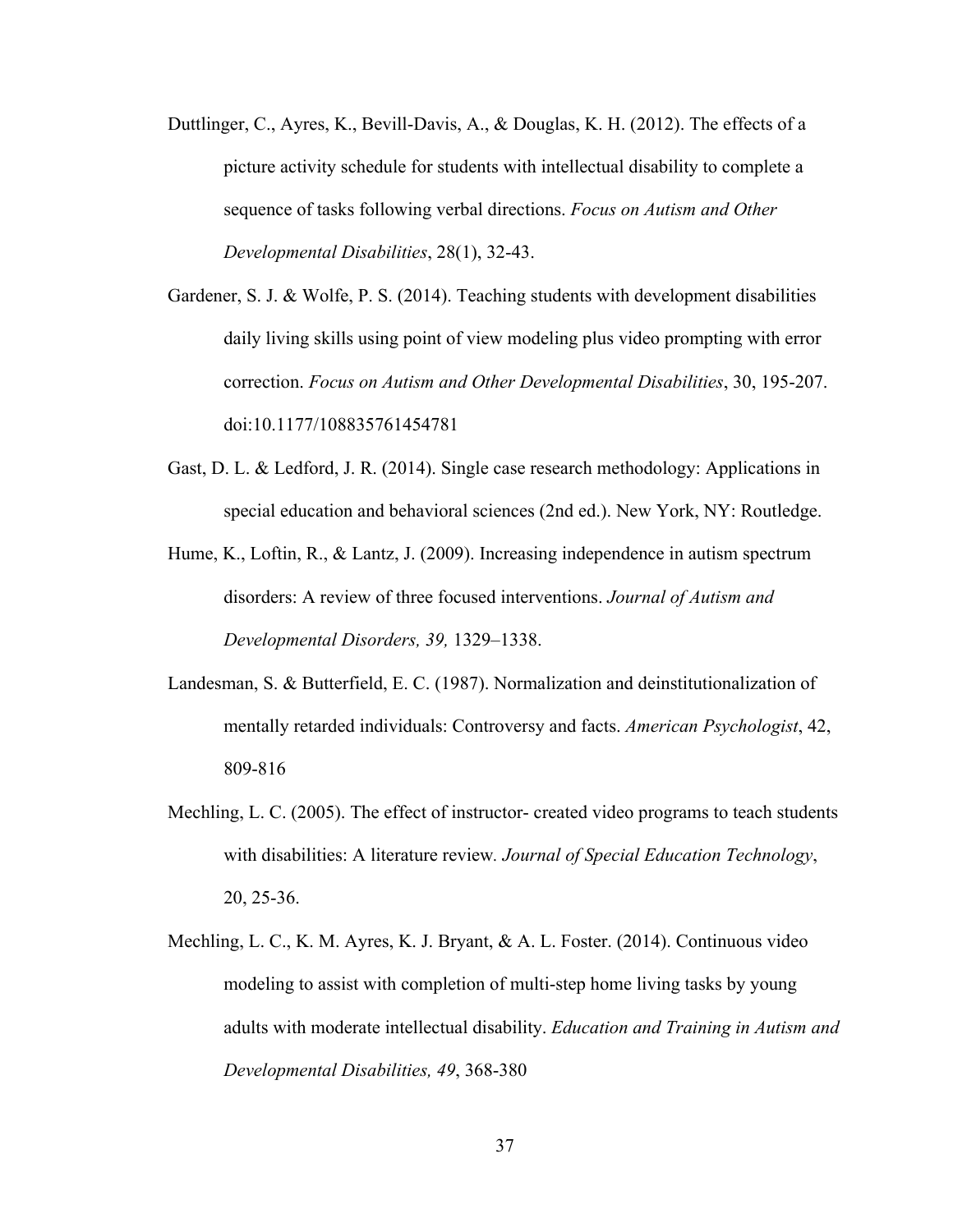- Mechling, L. & Collins, T. (2012). Comparison of the effects of video models with and without verbal cueing on task completion by young adults with moderate intellectual disability. *Education and Training in Autism and Developmental Disabilities, 47*, 223-235.
- Smith, K. A., Ayres, K. A., Alexander, J., Ledford, J. R., Shepley, C., & Shepley, S. B. (2015). Initiation and generalization of self-instructional skills in adolescents with autism and intellectual disability. *Journal of Autism and Developmental Disorders, 46*, 1196-1209. doi:10.1007/s10803-015-2654-8
- Spriggs, A. D., Knight, V. F., & Sherrow, L. (2015). Talking picture schedules: Embedding video models into visual activity schedules to increase independence for students with autism spectrum disorder. *Journal of Autism and Developmental Disorders*, *45*, 3846-3861. doi:10.1007/s10803-014-2315-3
- Spriggs, A. D., Mims, P. J., van Dijk, W, & Knight, V. F. (in press, on-line first 2016). Examination of the evidence base for using visual activity schedules with students with individuals with intellectual disability. *The Journal of Special Education*. doi:10.1177/0022466916658483
- Taber-Doughty, T., Miller, B., Shurr, J., & Wiles, B. (2013). Portable and accessible video modeling: Teaching a series of novel skills within school and community settings. *Education and Training in Autism and Developmental Disabilities, 48,* 147-163.